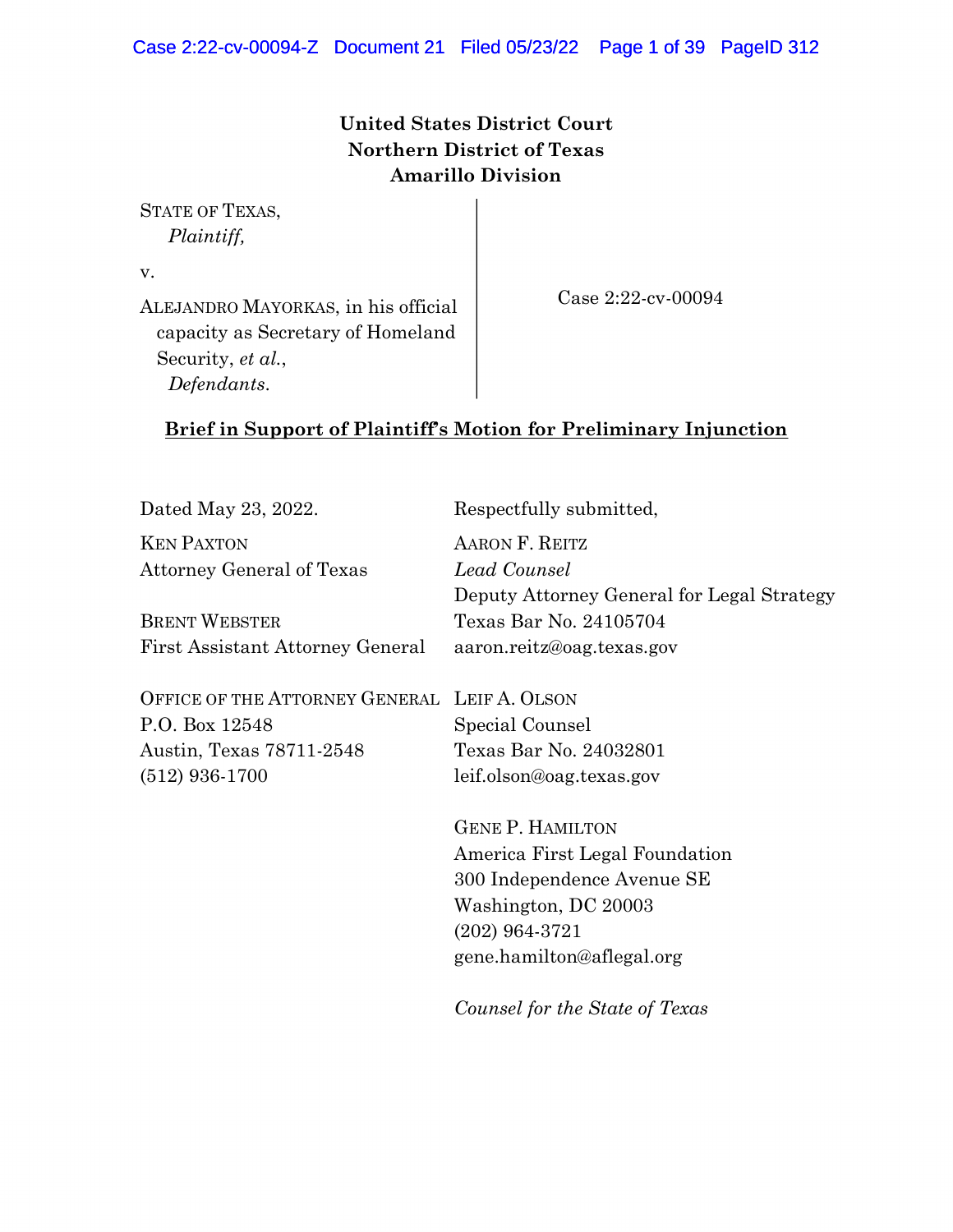## **Contents**

| A.                   |                                                                 |  |  |
|----------------------|-----------------------------------------------------------------|--|--|
| <b>B.</b>            |                                                                 |  |  |
| C.                   |                                                                 |  |  |
| D.                   |                                                                 |  |  |
| Е.                   | The Notice of Proposed Rulemaking and the Interim Final Rule.   |  |  |
|                      |                                                                 |  |  |
|                      | 1.                                                              |  |  |
|                      | 2.                                                              |  |  |
| $\mathbf{F}_{\cdot}$ | Costs that illegal immigration imposes upon Texas.  17          |  |  |
|                      | 1.                                                              |  |  |
|                      | 2.                                                              |  |  |
|                      | 3.                                                              |  |  |
|                      | 4.                                                              |  |  |
|                      |                                                                 |  |  |
|                      |                                                                 |  |  |
| A.                   |                                                                 |  |  |
|                      | The Interim Final Rule violates the Homeland Security<br>1.     |  |  |
|                      |                                                                 |  |  |
|                      | The Interim Final Rule violates the Appointments Clause.<br>2.  |  |  |
|                      | The Interim Final Rule violates the parole authority28<br>3.    |  |  |
|                      | The Interim Final Rule is arbitrary and capricious.  31<br>4.   |  |  |
| В.                   | Without a preliminary injunction, Texas will suffer irreparable |  |  |
|                      |                                                                 |  |  |
| $\mathcal{C}$ .      | The balance of the equities and public interest favor Texas37   |  |  |
|                      |                                                                 |  |  |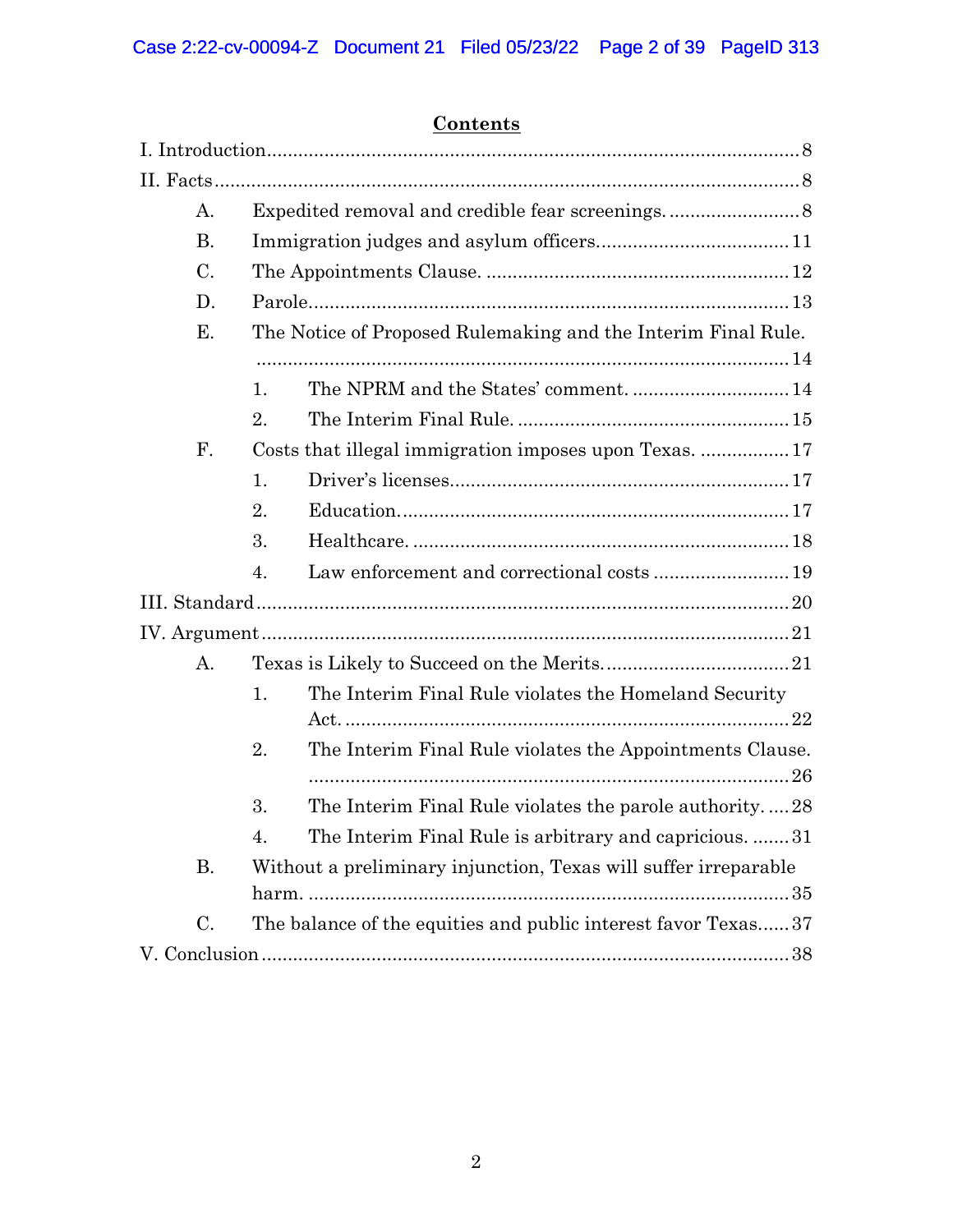## **Cases**

| Abbott Laboratories v. Gardner                                   |
|------------------------------------------------------------------|
| Alabama Assn. of Realtors v. Dept. of Health & Human Servs.      |
| Bostock v. Clayton County                                        |
| Buckley v. Valeo                                                 |
| City of Arlington, Tex. v. FCC                                   |
| Clark v. Martinez                                                |
| Corley v. United States                                          |
| Daniels Health Sciences LLC v. Vascular Health Sciences LLC      |
| Dept. of Homeland Security v. Regents of the Univ. of California |
| Dept. of Homeland Security v. Thuraissigiam                      |
| Edmond v. United States                                          |
| Encino Motorcars, LLC v. Navarro                                 |
| <i>Freytag v.Commissioner</i>                                    |
| Hibbs v. Winn                                                    |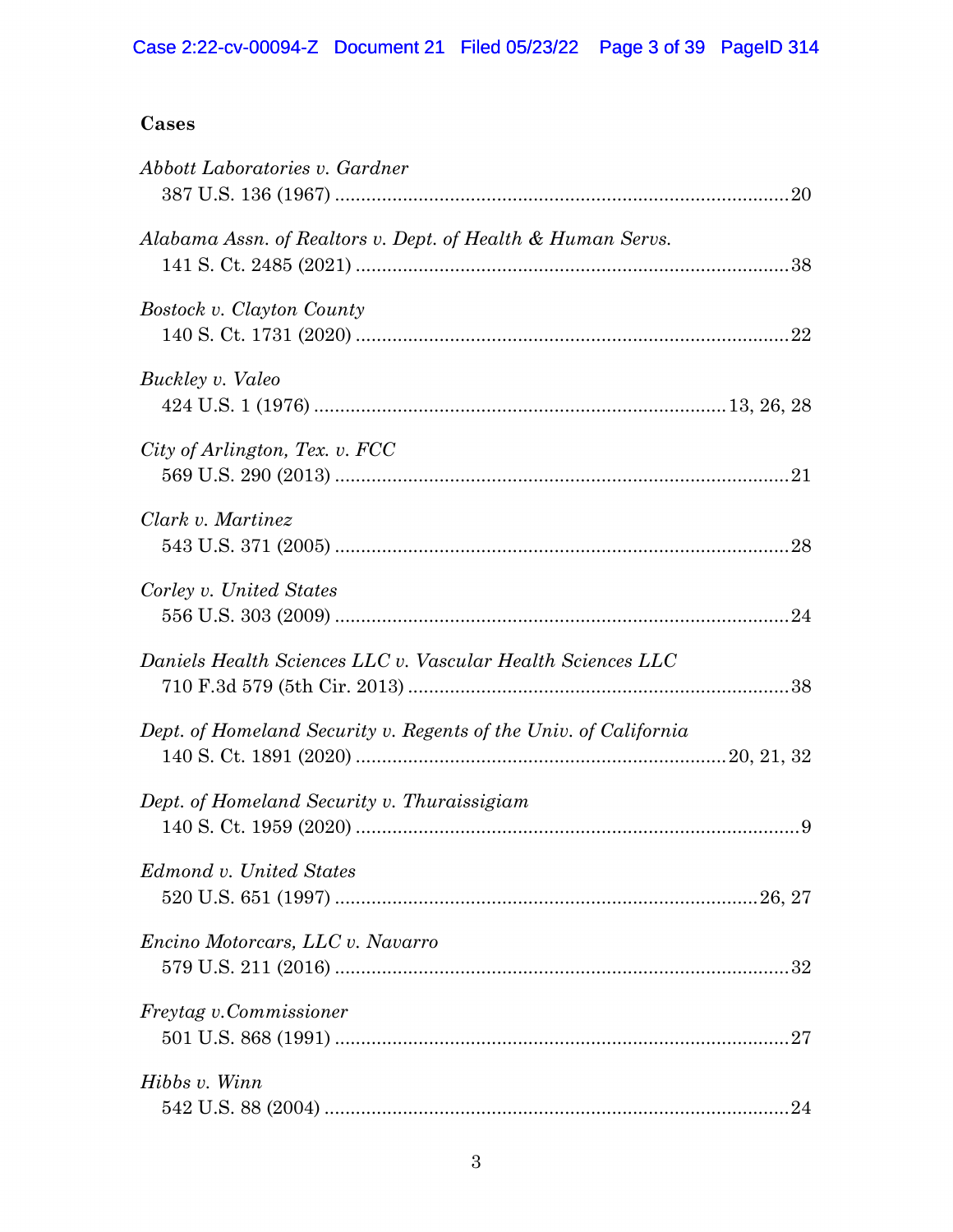# Case 2:22-cv-00094-Z Document 21 Filed 05/23/22 Page 4 of 39 PageID 315

| Janvey v. Alguire                                                           |  |
|-----------------------------------------------------------------------------|--|
| Jennings v. Rodriguez                                                       |  |
| Lucia v. S.E.C.                                                             |  |
| Make the Road New York v. Wolf                                              |  |
| Maryland v. King                                                            |  |
| Michigan v. EPA                                                             |  |
| Motor Vehicle Mfrs. Assn. of U.S. Inc. v. State Farm Mutual Auto. Ins. Co., |  |
| Natl. Federation of Independent Businesses v. Dept. of Labor                |  |
| New Prime, Inc. v. Oliveira                                                 |  |
| Nken v. Holder                                                              |  |
| Ryder v. United States                                                      |  |
| Sturgeon v. Frost                                                           |  |
| Texas v. Biden ("Texas MPP dist. ct.")                                      |  |
| Texas v. Biden ("Texas MPP Stay")                                           |  |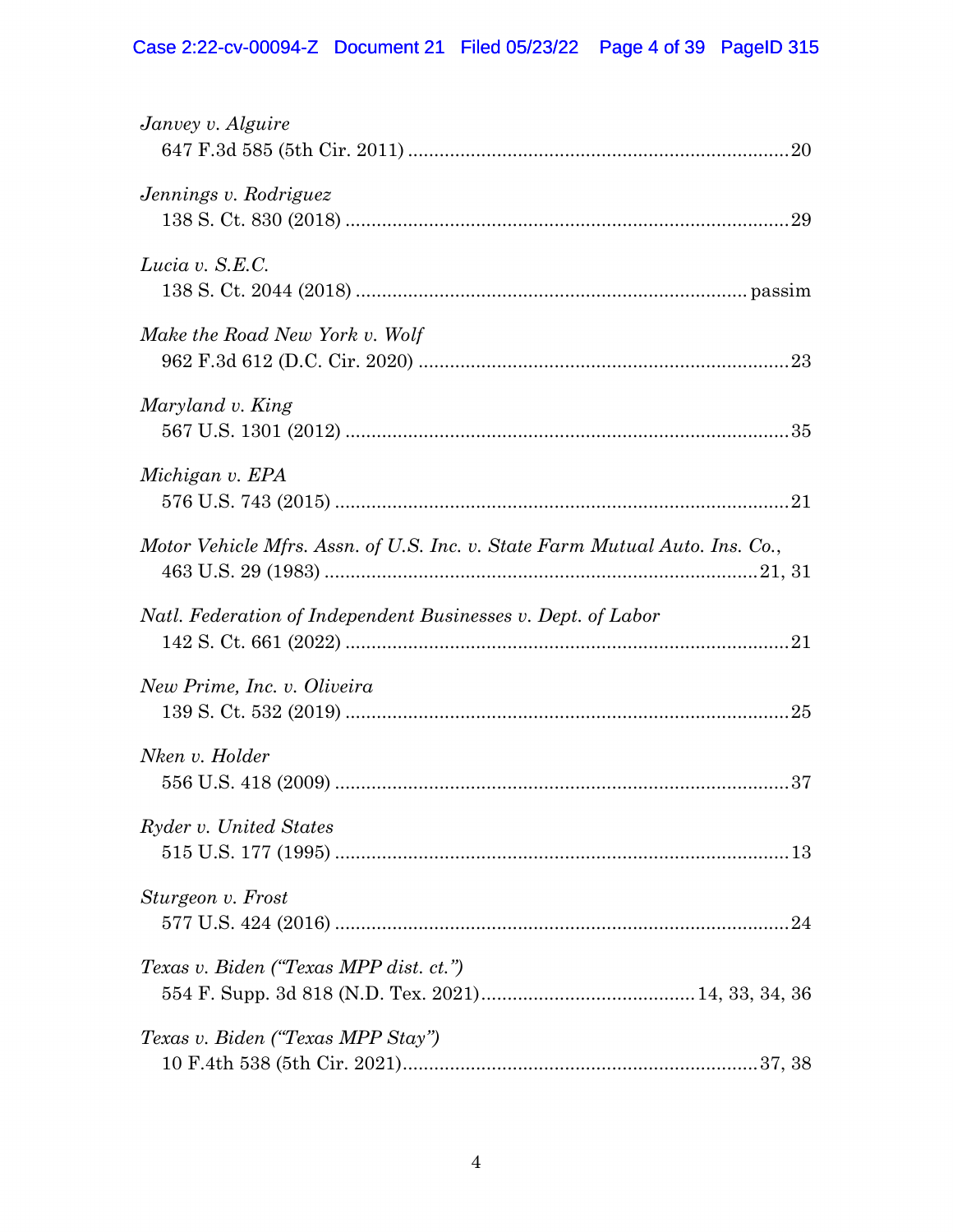# Case 2:22-cv-00094-Z Document 21 Filed 05/23/22 Page 5 of 39 PageID 316

| Texas v. Biden ("Texas MPP")                                      |
|-------------------------------------------------------------------|
| Texas v. Biden ("Texas Title 42"), No. 4:21-cv-0579               |
| Texas v. United States ("Texas DAPA")                             |
| Texas v. United States                                            |
| Texas v. United States                                            |
| Texas v. United States                                            |
| United States v. Arthrex, Inc.                                    |
| United States v. Escobar, No. 2:17-cr-529                         |
| United States v. Martinez-Fuerte                                  |
| Utility Air Regulatory Grp. v. EPA                                |
| Valley v. Rapides Parish School Bd.                               |
| Wages & White Lion Investments, L.L.C. v. U.S. Food & Drug Admin. |
| Washington v. Reno                                                |
| Winter v. Nat. Res. Def. Council, Inc.                            |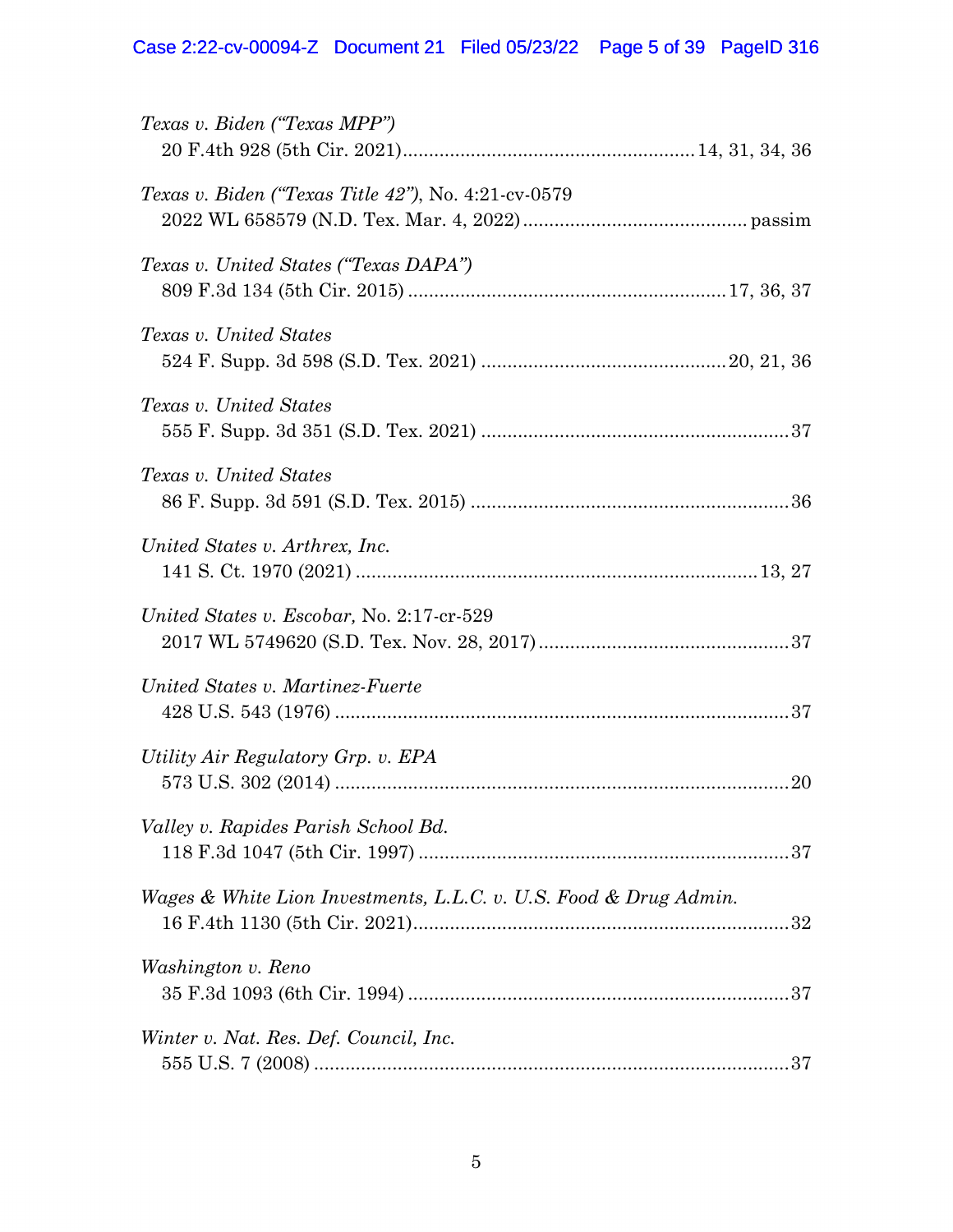## **Statutes**

## **Other Authorities**

| Comment of State Attorneys General                                     |
|------------------------------------------------------------------------|
| DHS Rulemaking Docket USCIS-2021-0012, cmt. no. 4980 (Oct. 21, 2021)   |
| <i>available at regulations.gov/comment/USCIS-2021-0012-498014, 15</i> |
| David A. Martin, Immigration Policy and the Homeland Security Act      |
| Reorganization: An Early Agenda for Practical Improvements, 80         |
|                                                                        |
|                                                                        |
| Rules                                                                  |

| Inspection and Expedited Removal of Aliens; Detention and Removal of |  |
|----------------------------------------------------------------------|--|
| Aliens; Conduct of Removal Proceedings; Asylum Procedures            |  |
|                                                                      |  |
| Procedures for Credible Fear Screening and Consideration of Asylum,  |  |
| Withholding of Removal, and CAT Protection Claims by Asylum Officers |  |
|                                                                      |  |
| Procedures for Credible Fear Screening and Consideration of Asylum,  |  |
| Withholding of Removal, and CAT Protection Claims by Asylum Officers |  |
|                                                                      |  |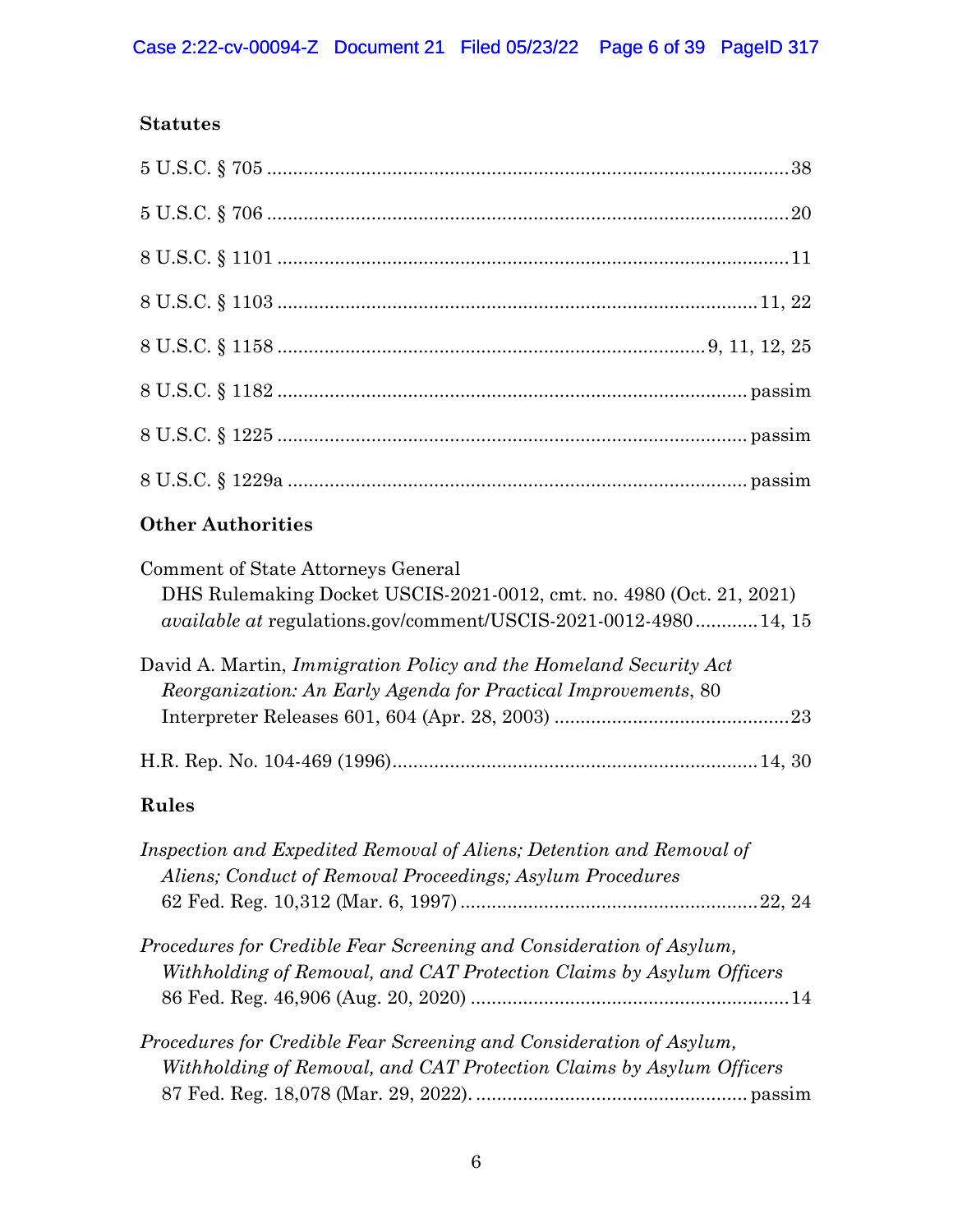# **Regulations**

| <b>Constitutional Provisions</b> |
|----------------------------------|
|                                  |
|                                  |
|                                  |
| <b>Federal Register entries</b>  |
|                                  |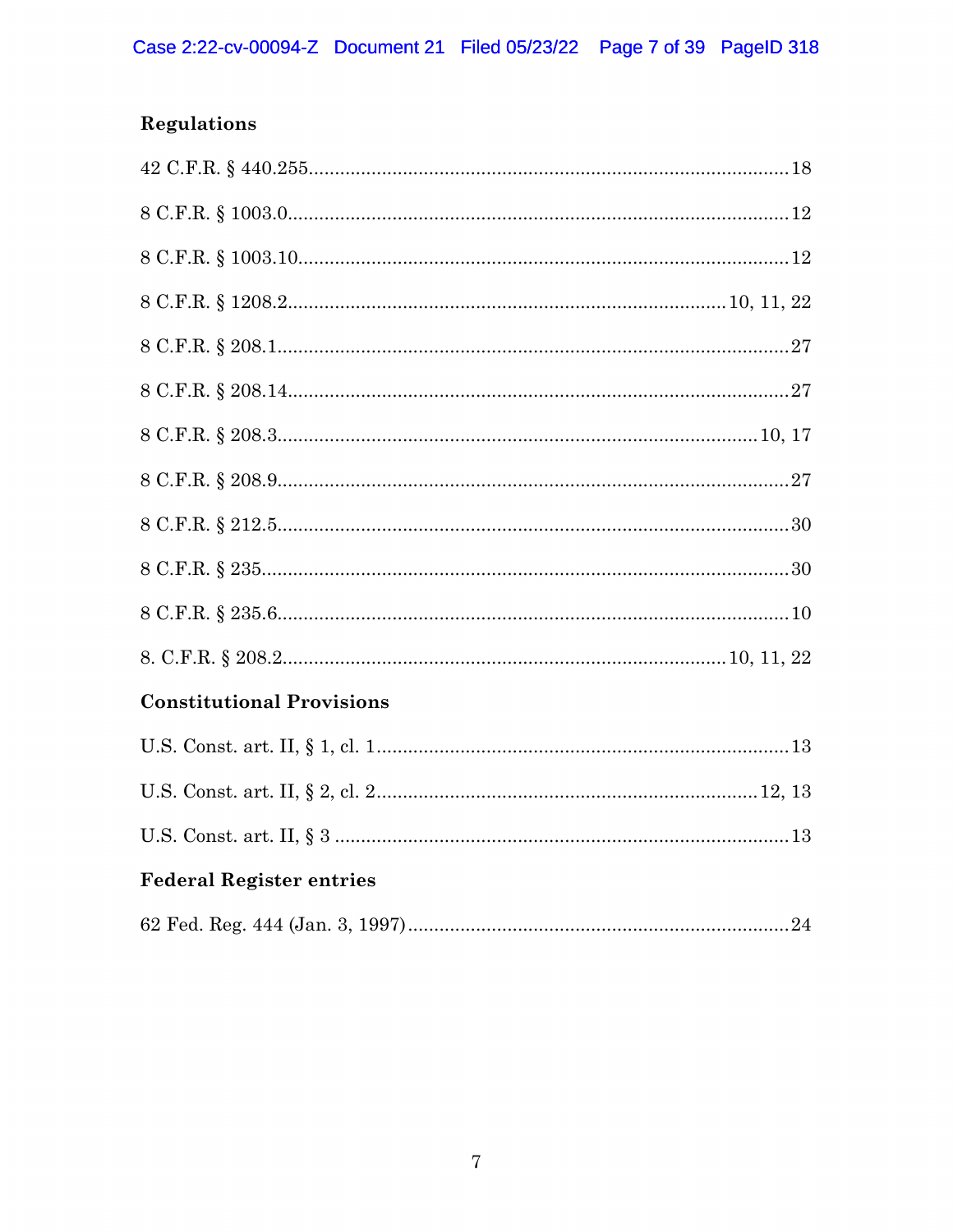#### **I. Introduction**

<span id="page-7-0"></span>The Defendants promulgated a rule beset by fatal flaws: It contradicts Congress's commands, and it invests power in individuals who aren't authorized to wield it. They did so despite having those flaws pointed out—and despite having Texas and other States specifically identify the millions upon millions of dollars of costs that the rule would impose on them. And even that was not enough: Despite this Court having ruled otherwise not even a year ago, they proclaim that the perverse incentives they are creating can't exist; that if they can exist, they won't; and that even if they do, their new Rube Goldberg is at least no worse than what it's replacing.

This is how the Defendants' mutation of the asylum-application system comes before the Court: As if on a dare to contradict the Court's earlier rulings as thoroughly as possible. The immigration laws do not give the Defendants permission to give themselves permission to change the immigration laws to their liking—Congress has put laws into place that the Defendants must follow, and those laws do not permit wholesale usurpation of powers that must be exercised by constitutionally appointed officers. The Defendants' Interim Final Rule permitting them to grant asylum at their leisure is illegal, and the Court should enjoin them from implementing it.

#### **II. Facts**

#### <span id="page-7-2"></span><span id="page-7-1"></span>**A. Expedited removal and credible fear screenings.**

The Homeland Security Act of 2002, Pub. L. 107-296, 116 Stat. 2135, and the Immigration and Nationality Act, 8 U.S.C. § 1101 *et seq.*, charge the Department of Homeland Security ("DHS") with enforcing the United States' immigration laws. Under those laws, "several classes of aliens are 'inadmissible' and therefore 'removable.'" *Dept. of Homeland Sec. v.*

8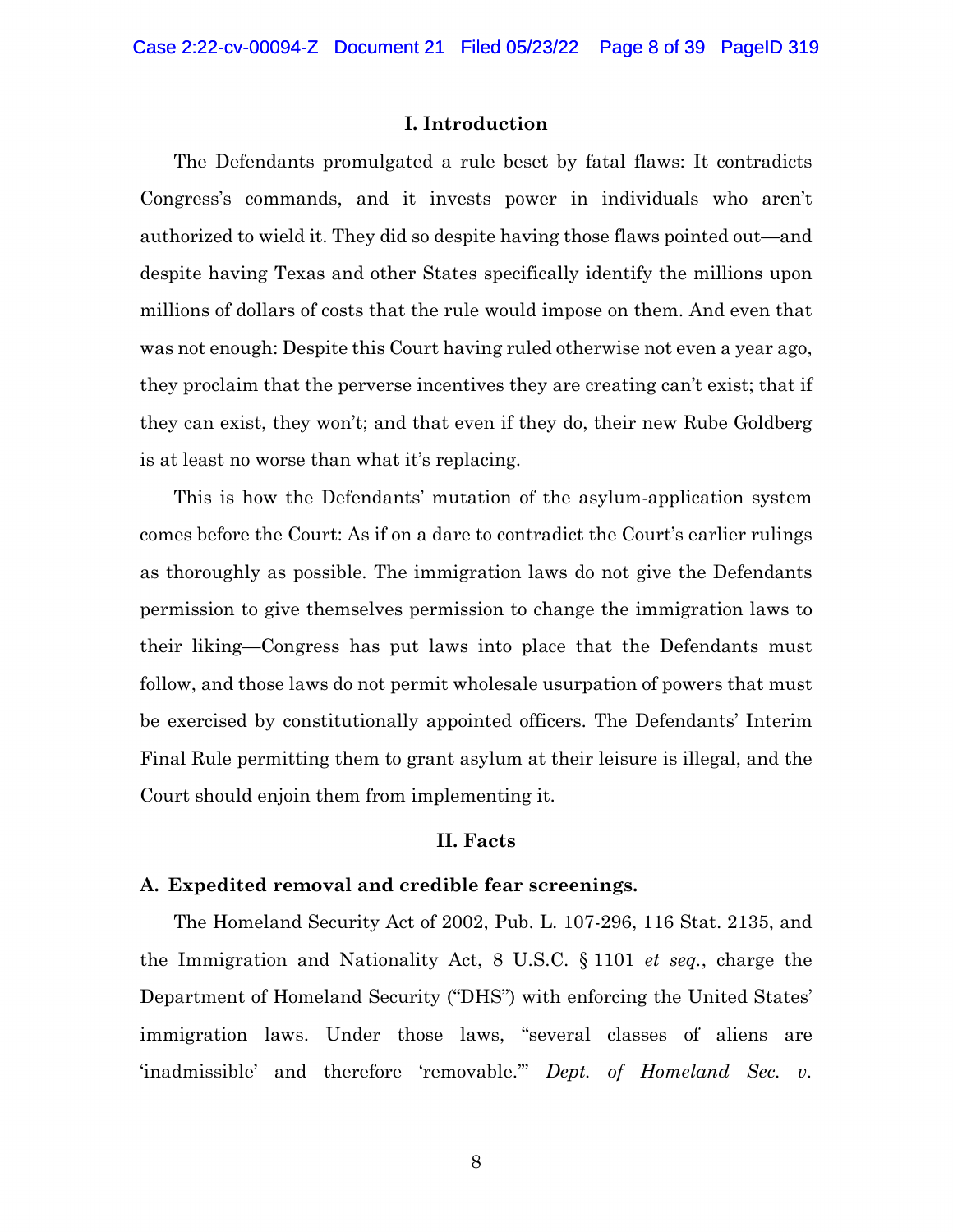*Thuraissigiam*, 140 S. Ct. 1959, 1964 (2020) (citing 8 U.S.C. §§ 1182,  $1229a(e)(2)(A)$ . Among these are aliens who lack a valid entry document when they apply for admission. 8 U.S.C.  $\S 1182(a)(7)(A)(i)(l)$ . Applicants for admission include both aliens who arrive in the United States and aliens who are present in the United States without having been lawfully admitted, who are deemed to have applied for admission. 8 U.S.C. § 1225(a)(1).

Congress created expedited procedures for removing aliens who are "present in the United States who [have] not been admitted" and to aliens "who arrive[] in the United States (whether or not at a designated port of arrival[.]" 8 U.S.C. § 1225(a)(1). These aliens are subject to expedited removal if they (1) are inadmissible because they lack a valid entry document; (2) have not been continuously physically present in the United States for the two years preceding their inadmissibility determination; and (3) are among those whom the Secretary of Homeland Security has designated for expedited removal. *Id.*  § 1225(b)(1)(A). Once an immigration officer, such as a Border Patrol Agent, determines that such an alien is inadmissible, the alien must be ordered "removed from the United States without further hearing or review." *Id.*  $§ 1225(b)(1)(A)(i).$ 

If the alien "indicates either an intention to apply for asylum . . . or a fear of persecution," the officer shall refer the alien for an interview by an asylum officer[.]" *Id.* § 1225(b)(1)(A)(i). This interview, called a credible-fear interview, is the first step in the process by which the "Secretary of Homeland Security or the Attorney General may grant asylum to an alien who has applied for asylum" who otherwise would be removed from the country. *Id.* § 1158(b)(1)(A). Asylum officers, employed by U.S. Citizenship and Immigration Services ("USCIS"), conduct these interviews. *Id.* § 1225(b)(1)(B). If the asylum officer determines after the interview that the alien has a credible fear of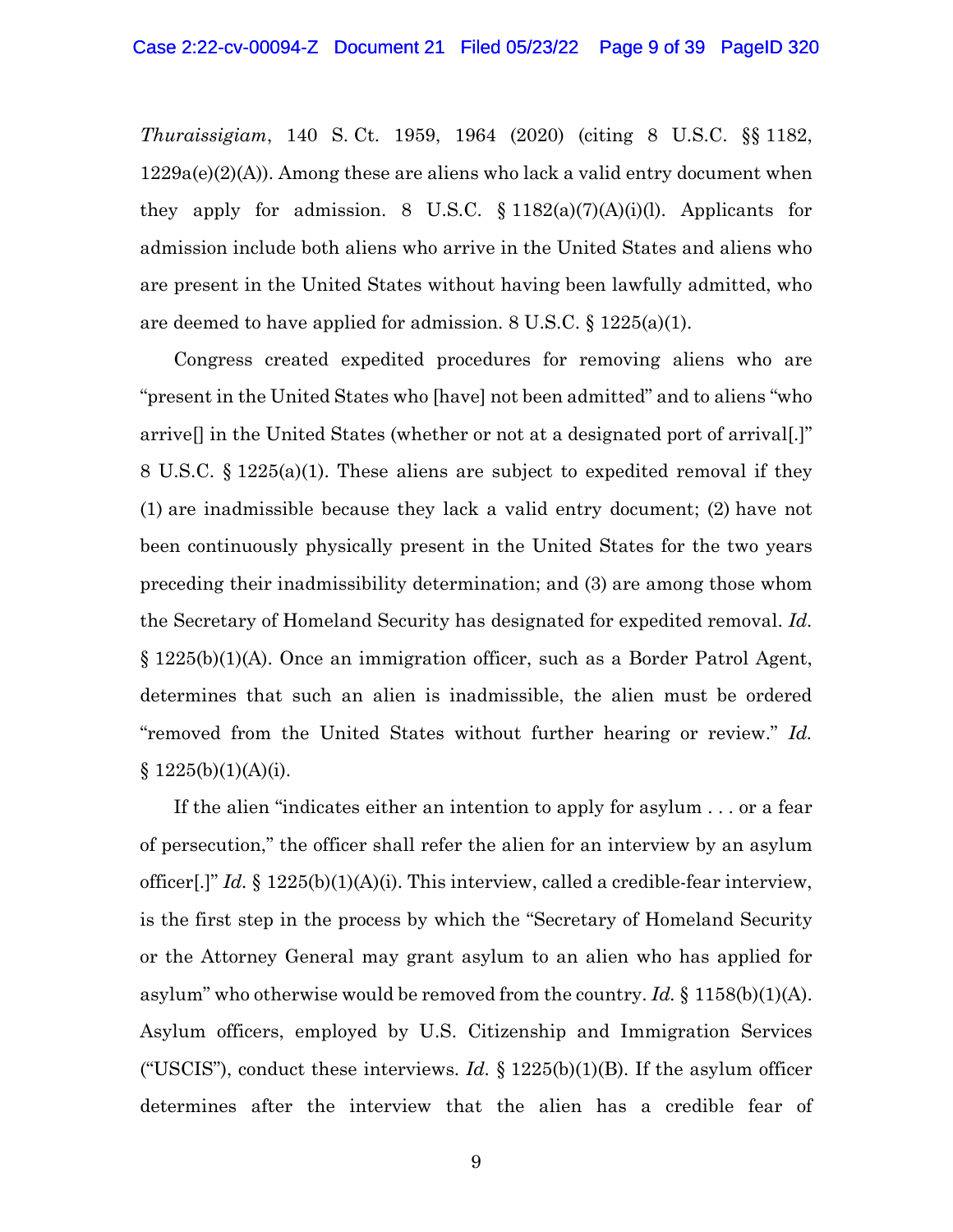persecution—that is, that "there is a significant possibility . . . that the alien could establish eligibility for asylum," *id.* § 1225(b)(1)(B)(v)—"the alien shall be detained for further consideration of the application for asylum." *Id.*  $\S 1225(b)(1)(B)(ii)$ . If the asylum officer "determines that an alien does not have a credible fear of persecution, the officer shall order the alien removed from the United States without further hearing or review." *Id.* § 1225(b)(1)(B)(iii)(I).

If the asylum officer has made a credible-fear finding for the alien, the further consideration of the asylum application occurs in a removal proceeding before an immigration judge. *Id.* § 1229a(a)(1). These proceedings are "the sole and exclusive procedure for determining whether an alien may be admitted to the United States[.]" *Id.* § 1229a(a)(3). The alien prompts this further review by filing an application for asylum, 8 C.F.R. § 208.3(a), over which the immigration judge has exclusive jurisdiction, *id.* § 208.2(c)(1), 1208.2(c)(1)(ix). Otherwise, the alien's case proceeds based on the immigration officer's mandatory referral to an immigration judge. *Id.* § 235.6(a)(2)(iii)

If the asylum officer makes a negative credible-fear finding, the alien can request review by an immigration judge, which "shall be concluded as expeditiously as possible, to the maximum extent practicable within 24 hours, but in no case later than 7 days after the date of the determination[.]" 8 U.S.C. § 1225(b)(1)(B)(iii)(III). Those aliens "shall be detained pending a final determination of credible fear of persecution and, if found not to have such a fear, until removed." *Id.* § 1225(b)(1)(B)(iii)(IV).

This "system for processing protection claims made by individuals encountered at or near the border and who establish credible fear was originally adopted in 1997" following enactment of the Illegal Immigration Reform and Immigrant Responsibility Act of 1996. Appx. 14; *see* Pub. L. 104- 208, 110 Stat. 3009, div. C (Sep. 30, 1996). That has remained true even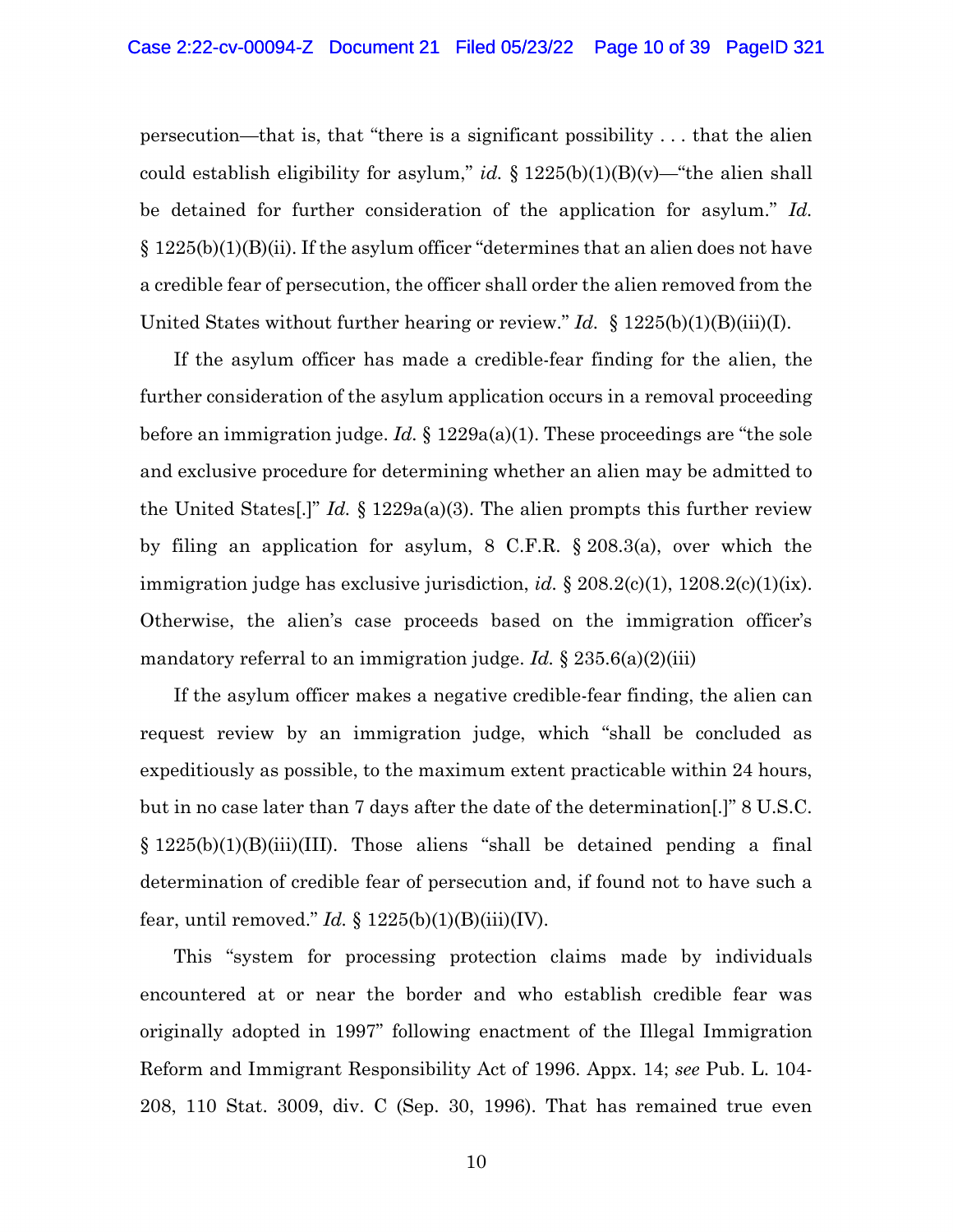following the Homeland Security Act, which created DHS and charged it "with the administration and enforcement of [the asylum-application process] and all other laws relating to the immigration and naturalization of aliens." 8 U.S.C. § 1103(a)(1).

The Homeland Security Act did not transfer all immigration authority and functions to DHS. Rather, the Attorney General retained:

such authorities and functions under this chapter and all other laws relating to the immigration and naturalization of aliens as were exercised by the Executive Office for Immigration Review, or by the Attorney General with respect to the Executive Office for Immigration Review, on the day before the effective date of the Immigration Reform, Accountability and Security Enhancement Act of 2002.

8 U.S.C. § 1103(g)(1). Authorities and functions exercised by EOIR before the act, that is, remained with EOIR—including the adjudication of asylum claims following a credible fear finding, as noted in the Defendants' own regulations. *See* 8 C.F.R. § 1208.2(c)(1)(ix); 8 C.F.R. § 208.2(c)(1)(ix).[1](#page-10-1)

## <span id="page-10-0"></span>**B. Immigration judges and asylum officers.**

Each immigration judge is "an attorney whom the Attorney General appoints as an administrative judge within the Executive Office for Immigration Review, qualified to conduct specified classes of proceedings, including [hearings] under section [240 of the INA]." 8 U.S.C. § 1101(b)(4). "Immigration judges . . . act as the Attorney General's delegates in the cases that come before them" and "exercise the powers and duties delegated to them by the Act and by the Attorney General through regulation." 8 C.F.R.

<span id="page-10-1"></span><sup>&</sup>lt;sup>1</sup> Asylum claims filed by unaccompanied alien children are an exception. Under the Trafficking Victims Protection Reauthorization Act of 2008, USCIS has initial jurisdiction to adjudicate those claims. *See* 8 U.S.C. § 1158(b)(3)(C).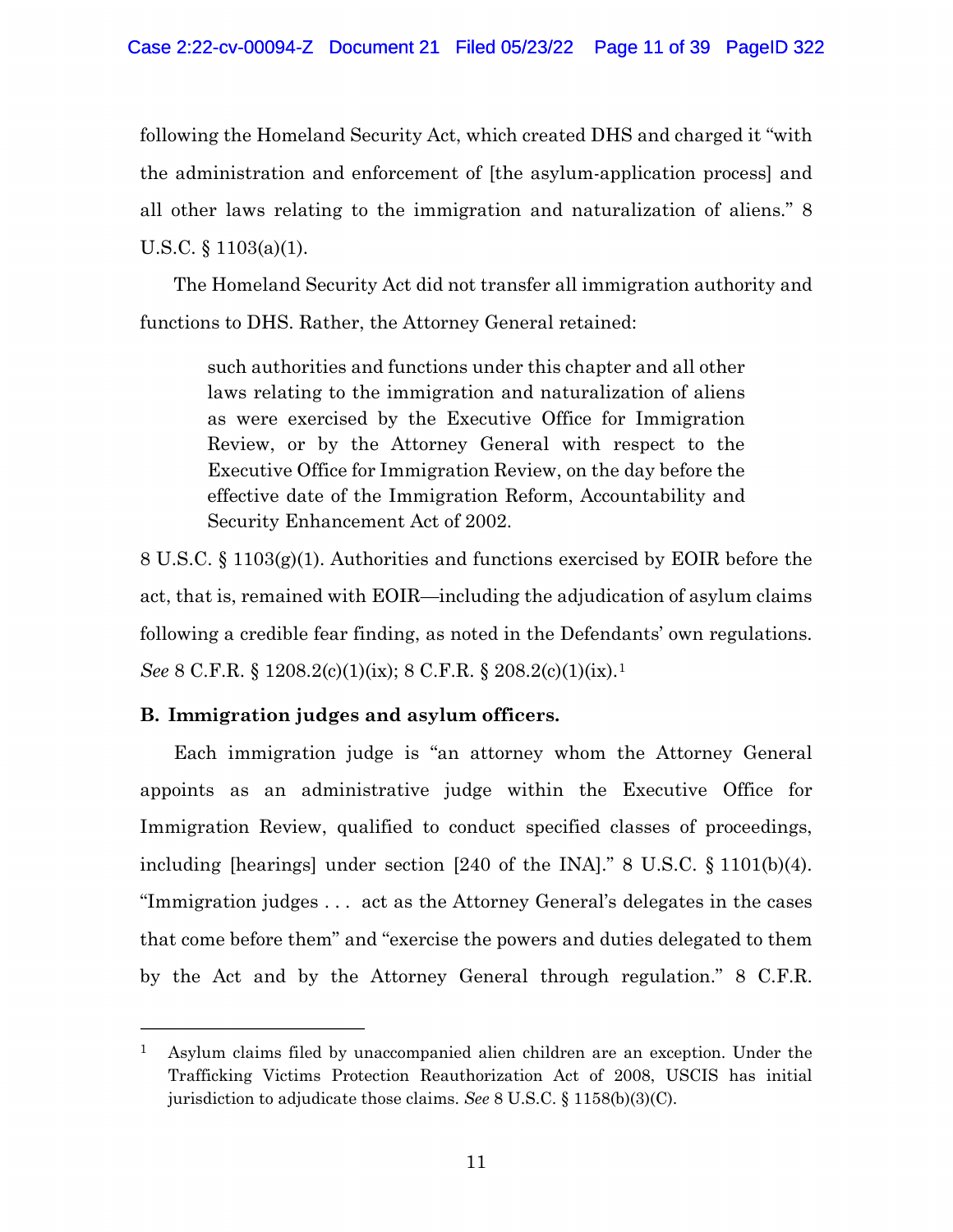§ 1003.10(a), (b). They operate as part of EOIR, the Director of which oversees the delegates who exercise the Attorney General's authority to determine whether aliens are removable from the United States. *See id.* § 1003.0 *et seq.*

In removal hearings, immigration judges "decid[e] the inadmissibility or deportability of [the] alien." 8 U.S.C.  $\S 1229a(a)(1)$ . As discussed, these hearings are the "sole and exclusive procedure for determining whether an alien may be admitted to the United States or, if the alien has been so admitted, removed from the United States." *Id.* § 1229a(a)(3). Beyond the power to conduct these hearings, immigration judges are empowered by Congress to "administer oaths, receive evidence, and interrogate, examine and cross-examine . . . any witnesses." Immigration judges may also issue subpoenas and impose monetary sanctions. *Id.* § 1229a(b)(1).

In contrast, asylum officers are members of the civil service who have received specialized training and possesses experience in adjudicating asylum applications. *See id.* § 1225(b)(1)(E)(i). They adjudicate asylum applications filed by aliens *not* in removal proceedings. *See id.* § 1158. Their decisions are not subject to review by, and they are not appointed by, the Director of USCIS or the Secretary of Homeland Security, and they are not appointed by the Director of USCIS or the Secretary of Homeland Security. Rather, they are supervised by officers who have "had substantial experience adjudicating asylum claims." *Id.* § 1225(b)(1)(E)(ii).

#### <span id="page-11-0"></span>**C. The Appointments Clause.**

The Appointments Clause establishes the "exclusive means of appointing 'Officers.' Only the President, a court of law, or a head of department can do so." *Lucia v. S.E.C.*, 138 S. Ct. 2044, 2051 (2018) (citing U.S. Const. art. II, § 2, cl. 2). As the Supreme Court has explained: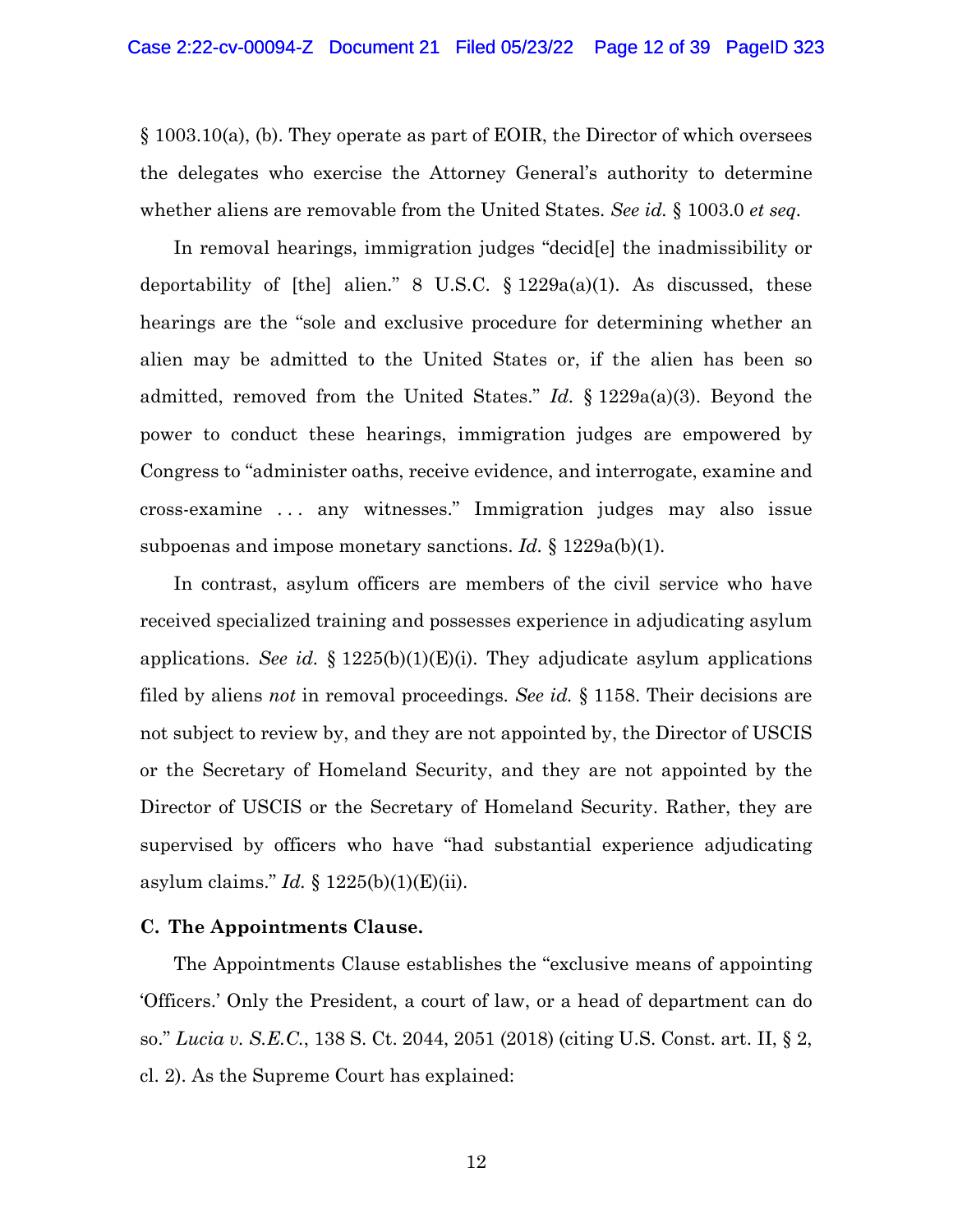Under the Constitution, '[t]he executive Power' is vested in the President, who has the responsibility to 'take Care that the Laws be faithfully executed.' Art. II,  $\S 1$ , cl. 1;  $\S 3$ . The Appointments Clause provides that he may be assisted in carrying out that responsibility by officers nominated by him and confirmed by the Senate, as well as by other officers not appointed in that manner but whose work, we have held, must be directed and supervised by an officer who has been. § 2, cl. 2.

*United States v. Arthrex, Inc.*, 141 S. Ct. 1970, 1976 (2021).

Officers of the United States are officers with "significant authority" that they exercise "pursuant to the laws of the United States." *Buckley v. Valeo*, 424 U.S. 1, 125–26 & n.162 (1976). Whether principal or inferior, unless properly appointed, an individual whose duties render them as an "officer of the United States" has no authority to act, and their actions have no legal effect. *See Buckley,* 424 U.S. at 142 ("Such functions may be discharged only by persons who are "Officers of the United States"); *Ryder v. United States*, 515 U.S. 177, 185 (1995) ("Appointments Clause challenge[s] . . . invalidate[] actions taken pursuant to defective title"); *see generally Lucia*, 138 S. Ct. 2044 (actions of an improperly appointed administrative law judge are void).

### <span id="page-12-0"></span>**D. Parole.**

The Secretary of Homeland Security may parole into the United States an otherwise inadmissible alien. *See* 8 U.S.C. § 1182(d)(5). But he may do so only on a case-by-case basis for "urgent humanitarian reasons" or "significant public benefit." *Id.* § 1182(d)(5)(A). Congress added those restrictions—the case-bycase basis for urgent humanitarian reasons or significant public benefit—to the parole power in 1996, because:

The text of section  $212(d)(5)$  is clear that the parole authority was intended to be used on a case-by-case basis to meet specific needs, and not as a supplement to Congressionally-established immigration policy. In recent years, however, parole has been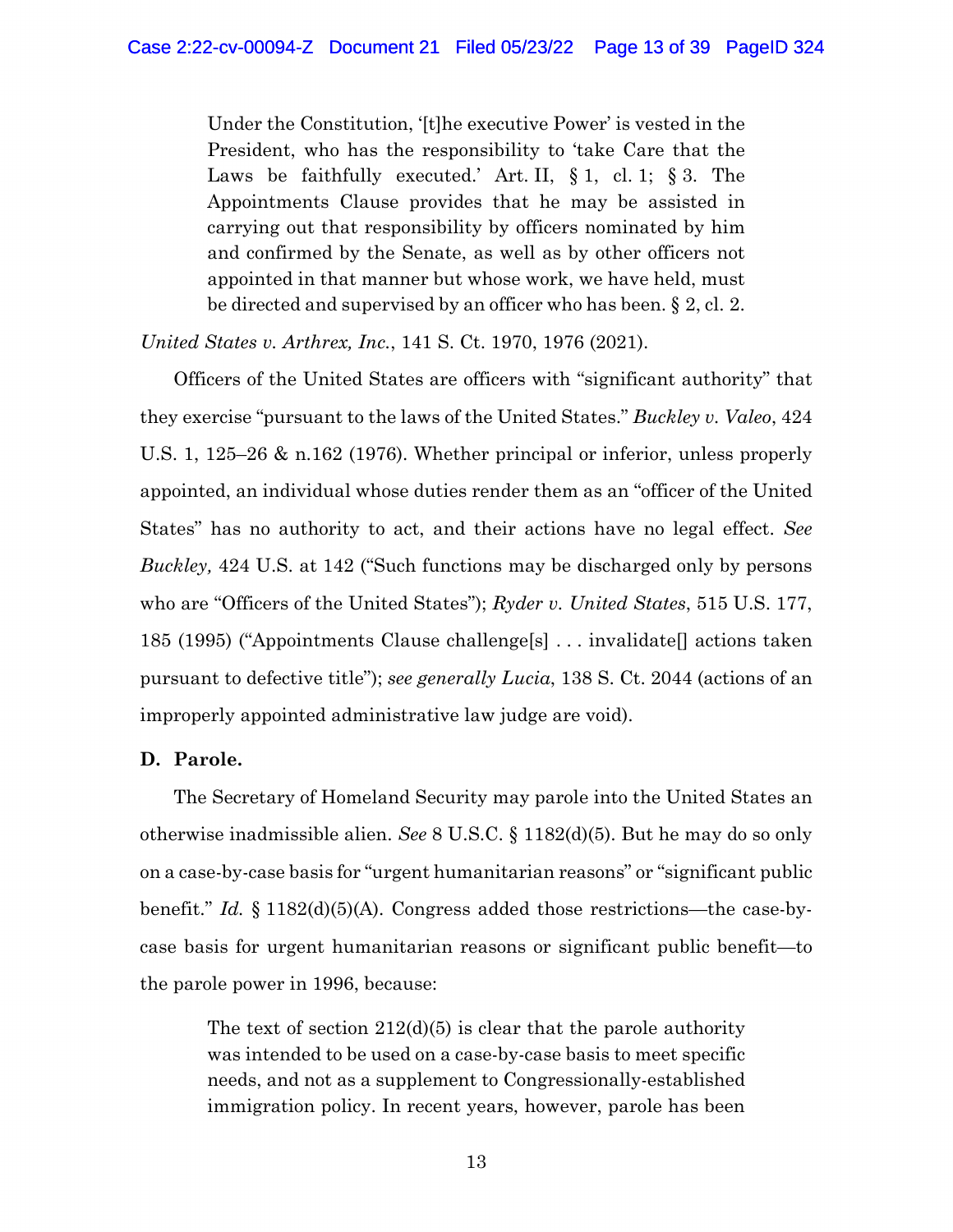used increasingly to admit entire categories of aliens who do not qualify for admission under any other category in immigration law, with the intent that they will remain permanently in the United States. This contravenes the intent of section  $212(d)(5)$ , but also illustrates why further, specific limitations on the Attorney General's discretion are necessary.

H.R. Rep. No. 104-469, at 140 (1996) (emphasis added).

The Fifth Circuit has made it clear that this authority is reserved, as Congress said, for case-by-case considerations and is not intended to be used for classes, or masses, of people. *Texas v. Biden ("Texas MPP")*, 20 F.4th 928, 947 (5th Cir. 2021). This Court noted as much in the decision the Fifth Circuit upheld. *Texas v. Biden ("Texas MPP dist. ct.")*, 554 F. Supp. 3d 818, 852 n.11 (N.D. Tex. 2021).

### <span id="page-13-1"></span><span id="page-13-0"></span>**E. The Notice of Proposed Rulemaking and the Interim Final Rule.**

### **1. The NPRM and the States' comment.**

In August 2021, the Defendants issued a Notice of Proposed Rulemaking *Procedures for Credible Fear Screening and Consideration of Asylum, Withholding of Removal, and CAT Protection Claims by Asylum Officers*, 86 Fed. Reg. 46,906 (Aug. 20, 2020). The proposed rule would make several changes in the procedures the Defendants use to receive, evaluate, and grant asylum applications. In addition, it would change the standards that the Defendants use for determining whether to grant parole to an alien who applies for asylum.

A coalition of State attorneys general, including Texas's, commented on the proposed rule. *See* Appx. 150–168, DHS Rulemaking Docket USCIS-2021- 0012, cmt. no. 4980 (Oct. 21, 2021), *available at* regulations.gov/comment/ USCIS-2021-0012-4980. The comment raised several concerns about the proposed rule, including that the proposed rule would: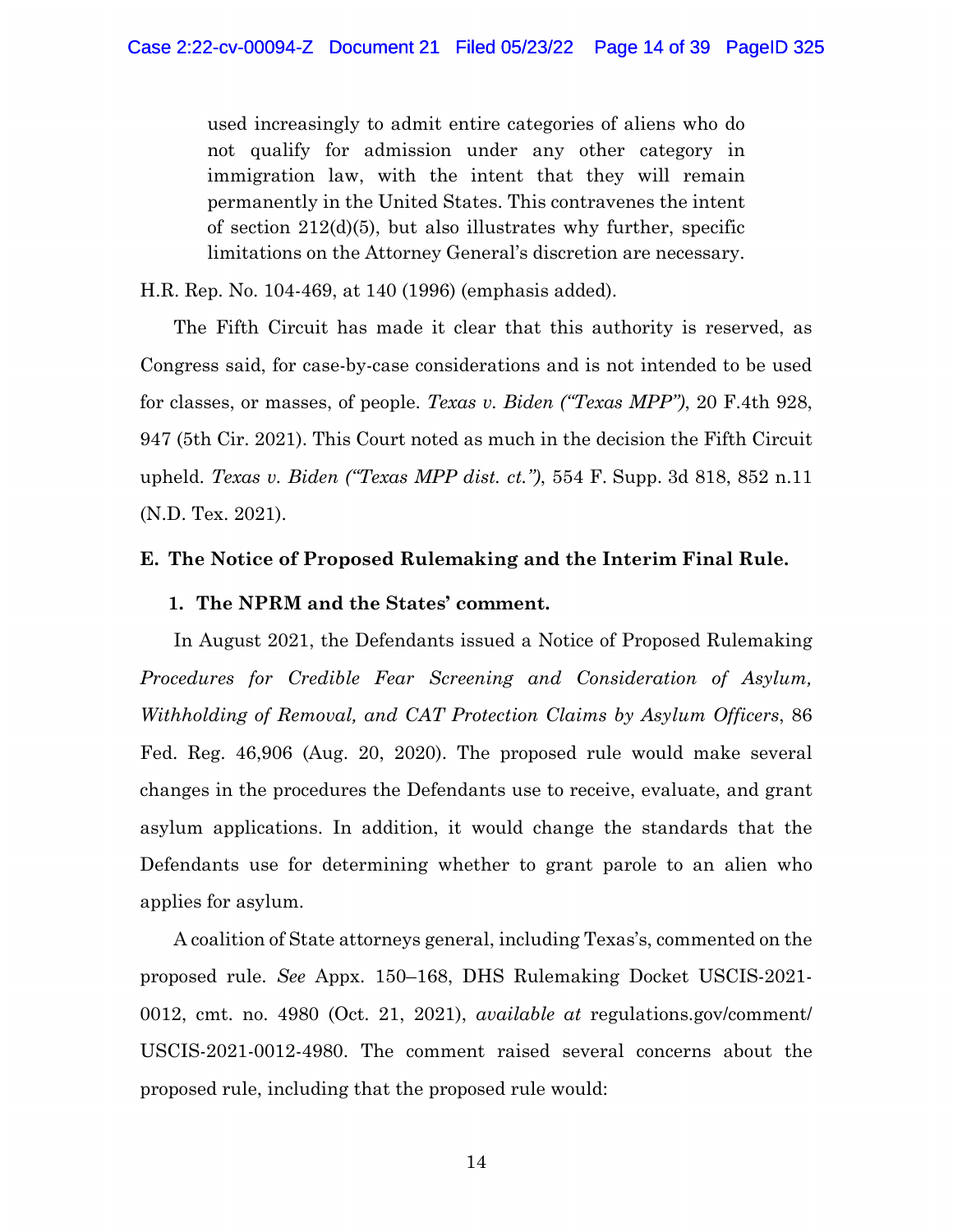- "[E]ncourage *more* non-citizens to seek asylum" by increasing the odds of receiving a positive credible-fear finding, thereby making "the Border crisis worse by encouraging non-citizens living abroad to make their way to the United States" and "increas[ing] the statistical likelihood of nonmeritorious asylum claims and illegal entry overall." Appx. 152–53. One specific such inducement would be "treat[ing] a positive credible-fear finding . . . as a properly filed asylum application that starts the clock for eligibility to file for work authorization," thereby "speeding up the process by which a non-citizen can gain work authorization[.]" Appx. 156.
- "[R]evise [the] mandatory statutory language [regarding parole] by permitting DHS to consider whether parole is required 'because detention is unavailable or impracticable.'" Appx. 158.
- Impose serious social and economic costs upon the States, including the cost of "certain public benefits, such as Social Security Income, Medicaid, welfare and food stamps, employment authorization, a driver's license, and more," which "the Supreme Court and the Fifth Circuit have recognized [as] injuries to a local or state government's financial interest based on the actions of the federal government, specifically in the context of immigration." Appx. 160–61. Among these costs are "free public education to the children of unlawfully present non-citizens" and "services such as emergency medical care[.]" Appx. 162.

### <span id="page-14-0"></span>**2. The Interim Final Rule.**

The Defendants promulgated the Interim Final Rule on March 29, 2022, with an effective date of May 31, 2022. Appx. 001–149, *Procedures for Credible*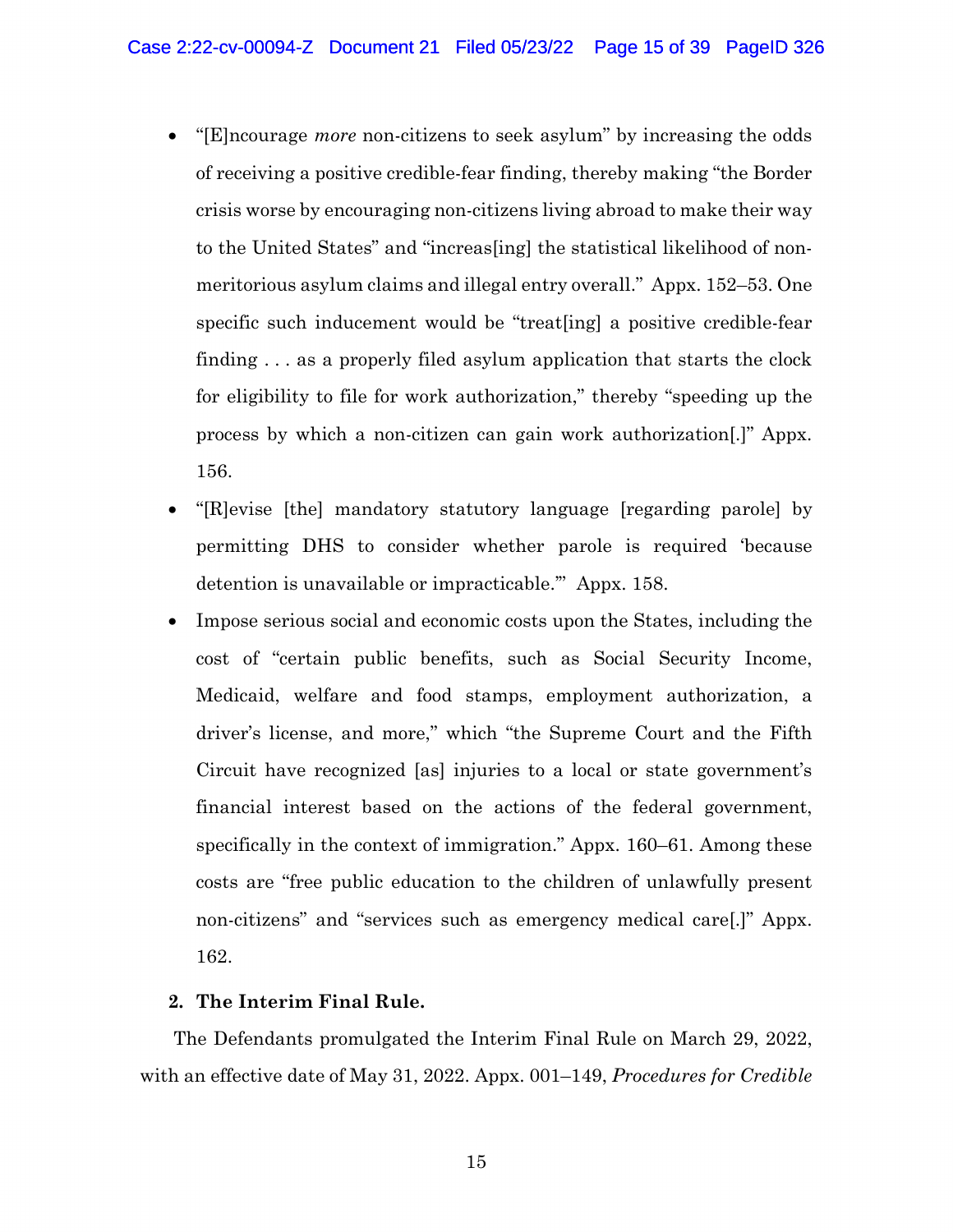*Fear Screening and Consideration of Asylum, Withholding of Removal, and CAT Protection Claims by Asylum Officers*, 87 Fed. Reg. 18,078 (Mar. 29, 2022). As they proposed in their NPRM, they transferred authority for final adjudication of asylum claims from immigration judges to asylum officers and aggravated their already improperly expansive interpretation of their parole power. In addition, they entirely ignored the comments from Texas and its sister States.

Most prominently, the Interim Rule "establishes a new process" for granting asylum. Appx. 8. The rule arrogates to USCIS the power to cut immigration judges out of the asylum process, instead permitting USCIS to refer asylum claims to itself for what it calls so "an Asylum Merits interview," after which asylum officers themselves may grant asylum to aliens. *Id*. Despite a removal proceeding's being the "sole and exclusive procedure for determining whether an alien may be admitted to the United States," and despite that requirement that those proceedings be presided over by an immigration judge appointed by the Attorney General,  $8 \text{ U.S.C. } \S 1229a(a)(1), (3),$  the asylum officer's grant is not reviewed by an immigration judge. Indeed, it is not reviewed by anyone who would qualify as an Officer of the United States unless the Director of USCIS especially orders such a review. Appx. 35–36.

Further, the new rule eliminates the current requirement that an alien file an application for asylum. Instead, the "record of the credible fear determination" will be treated as "an asylum application[.]" 87 Fed. Reg. Appx. 8. Among the effects of this change is an acceleration of an alien's ability to receive permission to work in the United States; by treating the record of the credible-fear interview as an asylum application, the Defendants allow aliens an automatic, early start on "the waiting period for eligibility to file for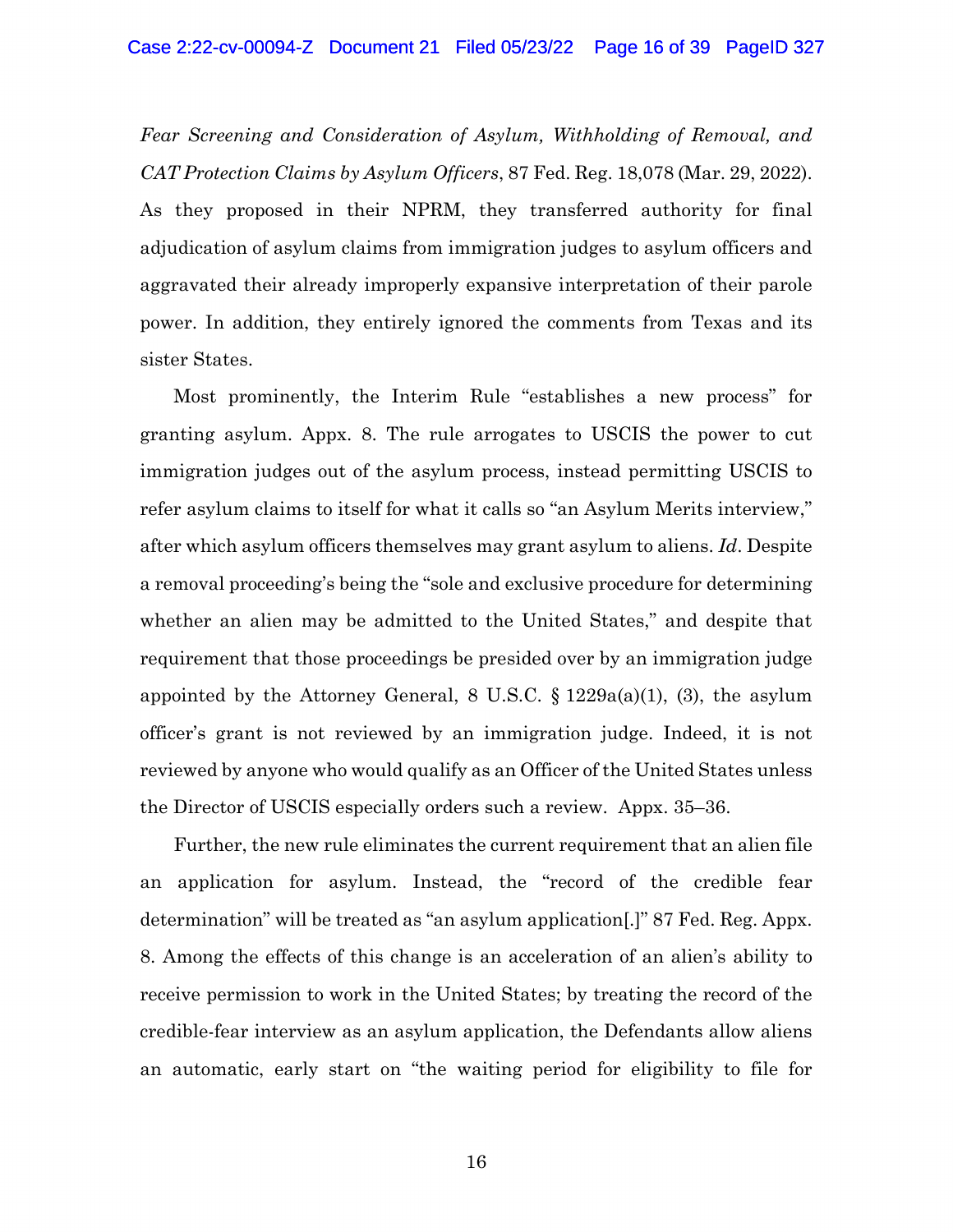employment authorization based upon a pending asylum application." Appx. 18 (citing 8 C.F.R. § 208.3(c)(3)).

In addition, the new rule makes dispositive (absent new evidence) an asylum officer's determination that an alien who does not qualify for asylum nevertheless qualifies for withholding of removal under the Convention Against Torture. *See* Appx. 28–29. This adopts an even more aggressive posture than did the NPRM, which would have allowed an immigration judge to reconsider such a determination. *See* Appx. 29.

#### <span id="page-16-0"></span>**F. Costs that illegal immigration imposes upon Texas.**

Illegal immigration imposes millions upon millions of dollars of costs upon Texas.

#### <span id="page-16-1"></span>**1. Driver's licenses.**

Texas furnishes driver's licenses to aliens so long as their presence in the United States is authorized by the federal government. Appx. 169–70. Each additional customer seeking a Texas driver's license imposes a cost on Texas. *See* Appx. 170–71. Many illegal aliens released or paroled into Texas will obtain Texas driver's licenses. Appx. 170. Because "driving is a practical necessity in most of" Texas, "there is little doubt that many" aliens present in Texas because they are paroled into the United States or are granted asylee status will obtain, at a cost to Texas, a Texas driver's license. *Texas v. United States ("Texas DAPA")*, 809 F.3d 134, 156 (5th Cir. 2015).

#### <span id="page-16-2"></span>**2. Education.**

Texas estimates that the average per-student, per-year funding entitlement for the 2021–22 school year is \$9,211. Appx. 174. For students qualifying for bilingual education services, that cost is \$11,500. *Id.* While Texas does not have direct information on the number of illegal-immigrant children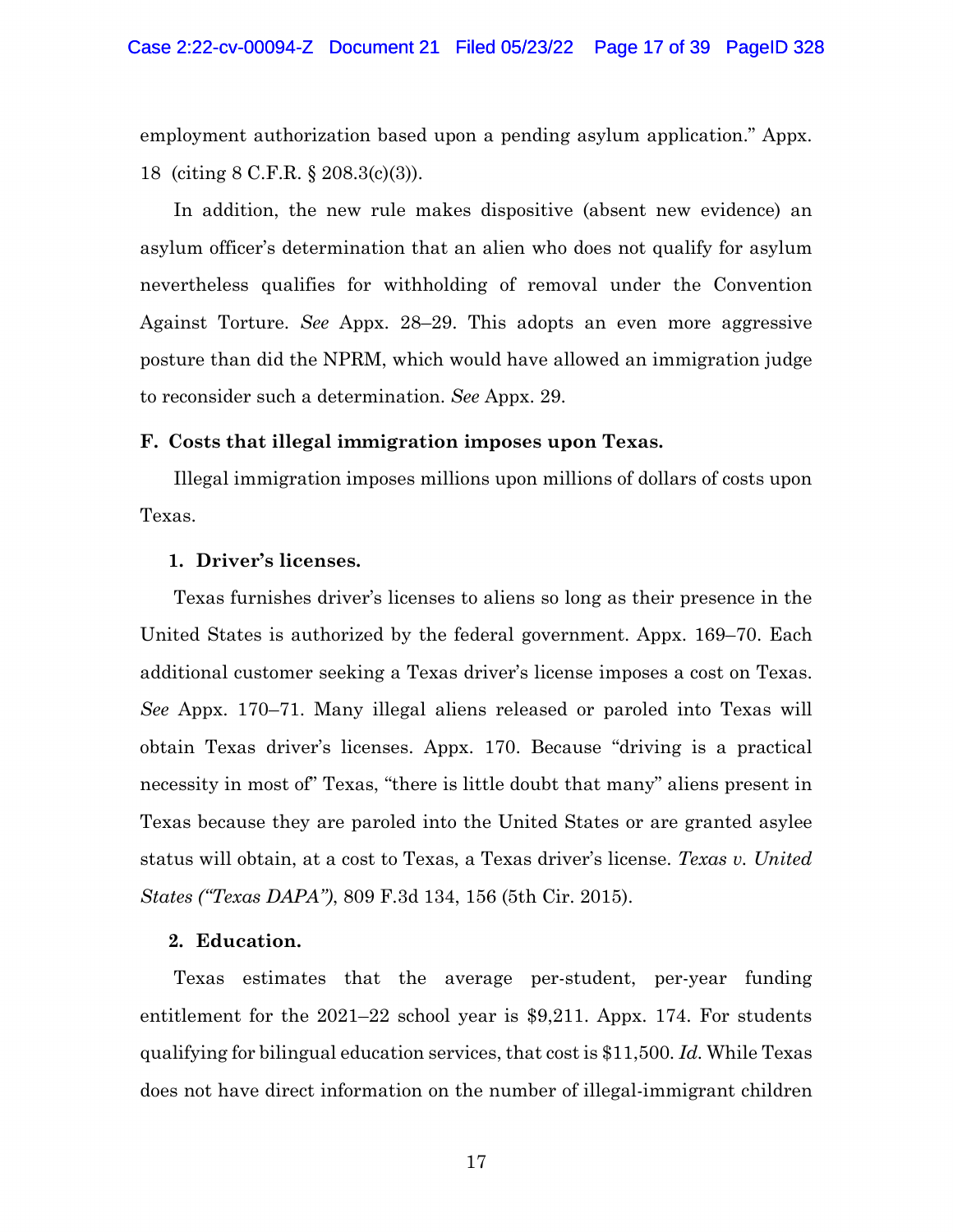or children of illegal immigrants attend public school in the State, it does have information from the U.S. Department of Health and Human Service's Office of Refugee Resettlement on the number of unaccompanied minor aliens released to sponsors in Texas. Appx. 174–75. If each of those children are of school age, the cost to Texas of providing public education to them runs into the hundreds of millions of dollars—\$176.42 million for Fiscal Year 2022 alone. Appx. 175. This amount increases as the number of illegal aliens in the State increases. *Id.*

#### <span id="page-17-0"></span>**3. Healthcare.**

Texas funds three healthcare programs that require significant expenditures to cover illegal aliens: the Emergency Medicaid Program, the Family Violence Program, and the Texas Children's Health Insurance Program. Appx. 182. Though these numbers are all estimates, it is a certainty that illegal aliens' use of each of these programs imposes some cost upon the State. Appx. 184.

Texas is required by federal law to include illegal aliens in its Emergency Medicaid Program. 42 C.F.R. § 440.255(c). Because claims data do not conclusively track the legal residency of patients, Texas's Health and Human Services Commission estimates, as it is required to do by State law, the portion of emergency Medicaid spending attributable to illegal aliens. Appx. 182–83. For Fiscal Year 2019, the most recent year for which data is available, that amount was \$80 million. *Id.*

The Family Violence Program contracts with non-profit agencies across the State to furnish essential services to victims of family violence, including illegal aliens. Appx. 183. The Program does not ask individuals about their residency status, so, as with the Emergency Medicaid Program, HHSC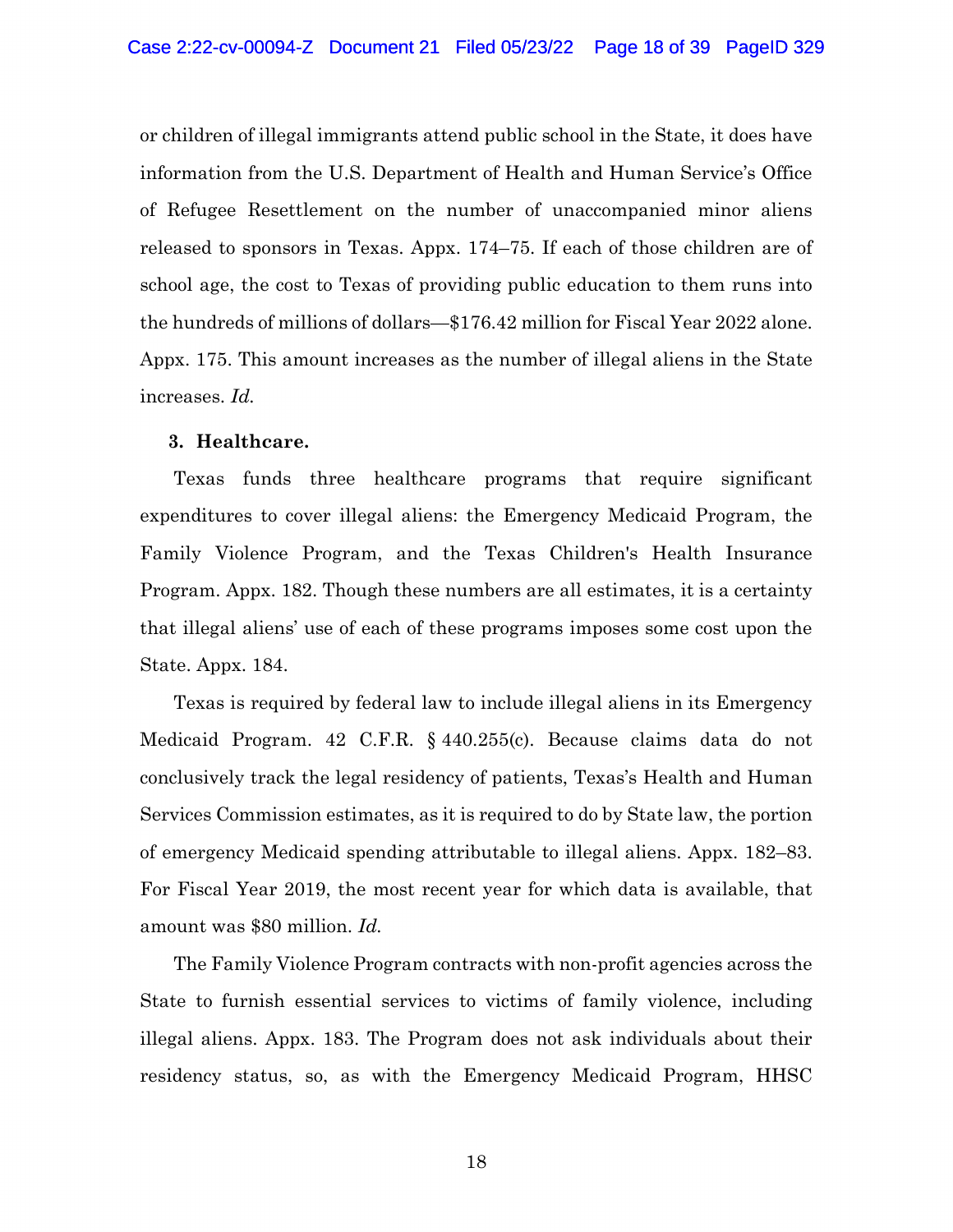estimates the amount of spending attributable to illegal aliens. *Id.* In Fiscal Year 2019, that amount was \$1 million. *Id.*

Finally, CHIP furnishes pre-natal care to certain low-income women who do not qualify for Medicaid. Appx. 183. CHIP, like the other two programs, does not require legal residency information, so HHSC estimates the amount of spending attributable to illegal aliens. *Id.* For Fiscal Year 2019, that amount was \$6 million—the first time since the estimates began in Fiscal Year 2009 that the amount has been less than \$30 million. Appx. 183–84.

Texas also incurs costs for uncompensated care provided by state public hospital districts to illegal aliens. The last time that HHSC estimated this amounts was Fiscal Year 2008, when it calculated them at almost \$720 million. Appx. 184.

#### <span id="page-18-0"></span>**4. Law enforcement and correctional costs**

The Texas Department of Criminal Justice administers the State Criminal Alien Assistance Program in conjunction with ICE and DHS. Appx. 192–93. That program pays states and localities some of the costs of incarcerating certain criminal illegal aliens. *Id.* The program does not begin paying reimbursements until the agency has incarcerated the alien for at least four consecutive days. Appx. 193. For the most recent application period, 2019–20, TDCJ reported a systemwide cost of incarcerating illegal aliens of more than \$156 million. *Id.* For the 2018–19 period, TDCJ reported a systemwide cost of more than \$165 million. Appx. 193–94. For Fiscal Year 2020, TDCJ estimates that it will cost roughly \$11 million to furnish parole and mandatory supervision services to illegal aliens. Appx. 194.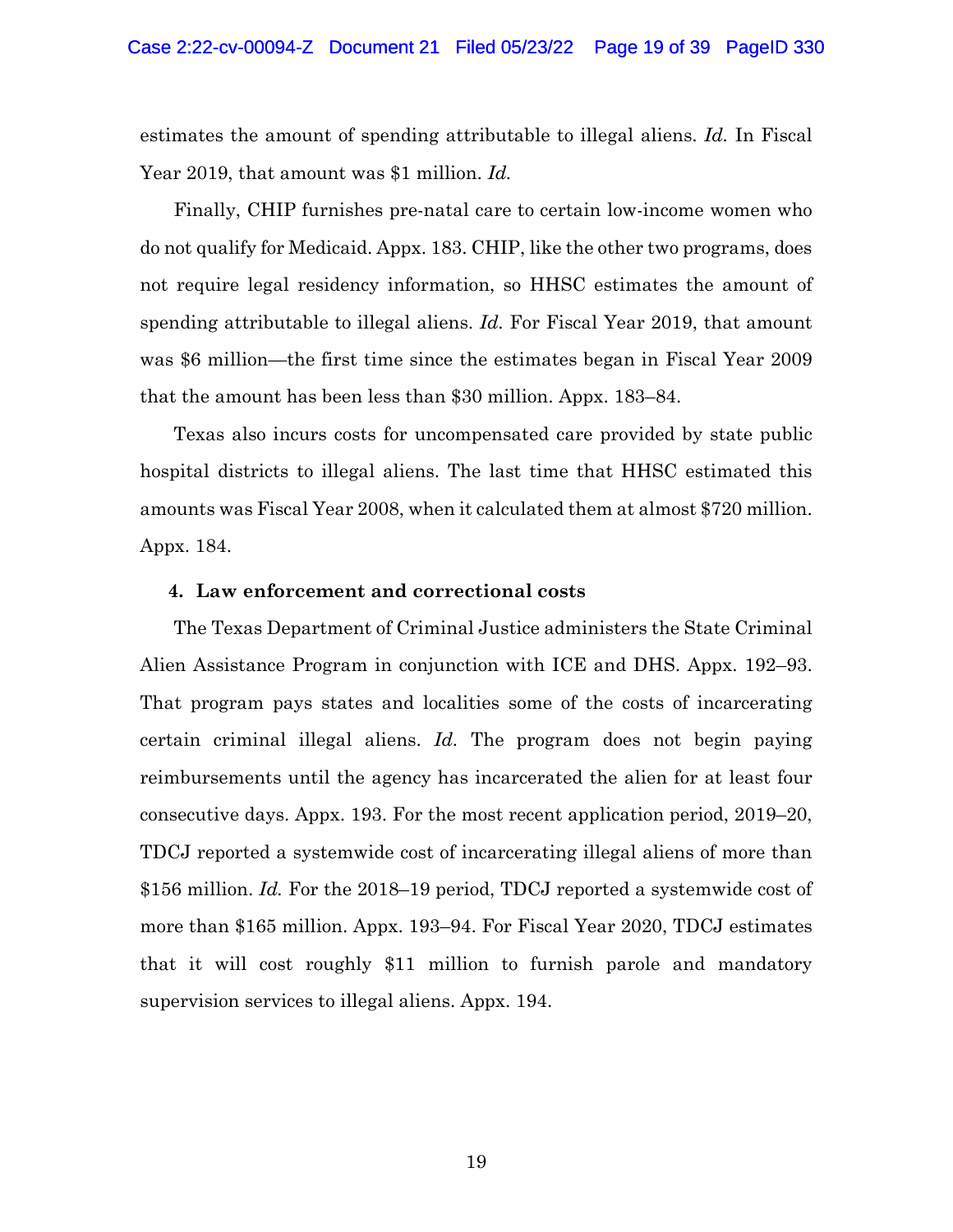#### **III. Standard**

<span id="page-19-0"></span>For a preliminary injunction, Texas must show "(1) a substantial likelihood of success on the merits, (2) a substantial threat of irreparable injury if the injunction is not issued, (3) that the threatened injury if the injunction is denied outweighs any harm that will result if the injunction is granted, and (4) that the grant of an injunction will not disserve the public interest." *Janvey v. Alguire,* 647 F.3d 585, 595 (5th Cir. 2011). None of the four prerequisites has a fixed quantitative value. Rather, the intensity of each in a given calculus is evaluated on a sliding scale. *Texas v. United States*, 524 F. Supp. 3d 598, 651 (S.D. Tex. 2021) (citations omitted).

This is an Administrative Procedure Act case. The APA is the mechanism for holding federal agencies accountable for violating the law. *Dept. of Homeland Sec. v. Regents of the Univ. of Cal.*, 140 S. Ct. 1891, 1905 (2020). Therefore, there is a strong presumption in favor of judicial review. *See Abbott Labs. v. Gardner,* 387 U.S. 136, 140 (1967); *Texas v. Biden ("Texas Title 42")*, No. 4:21-cv-0579, 2022 WL 658579, at \*11 (N.D. Tex. Mar. 4, 2022). Under the APA, a reviewing court decides all relevant questions of law, interprets constitutional and statutory provisions, determine the meaning or applicability of the terms of an agency action, and then holds unlawful and sets aside agency action, findings, and conclusions found to be arbitrary, capricious, an abuse of discretion, or otherwise not in accordance with law; contrary to constitutional right, power, privilege, or immunity; in excess of statutory jurisdiction, authority, or limitations, or short of statutory right; or without observance of procedure required by law. 5 U.S.C. § 706(2). It is a core principle that an agency may not rewrite clear statutory terms to suit its own sense of how statutes should operate. *Util. Air Regul. Grp. v. EPA*, 573 U.S. 302, 328 (2014).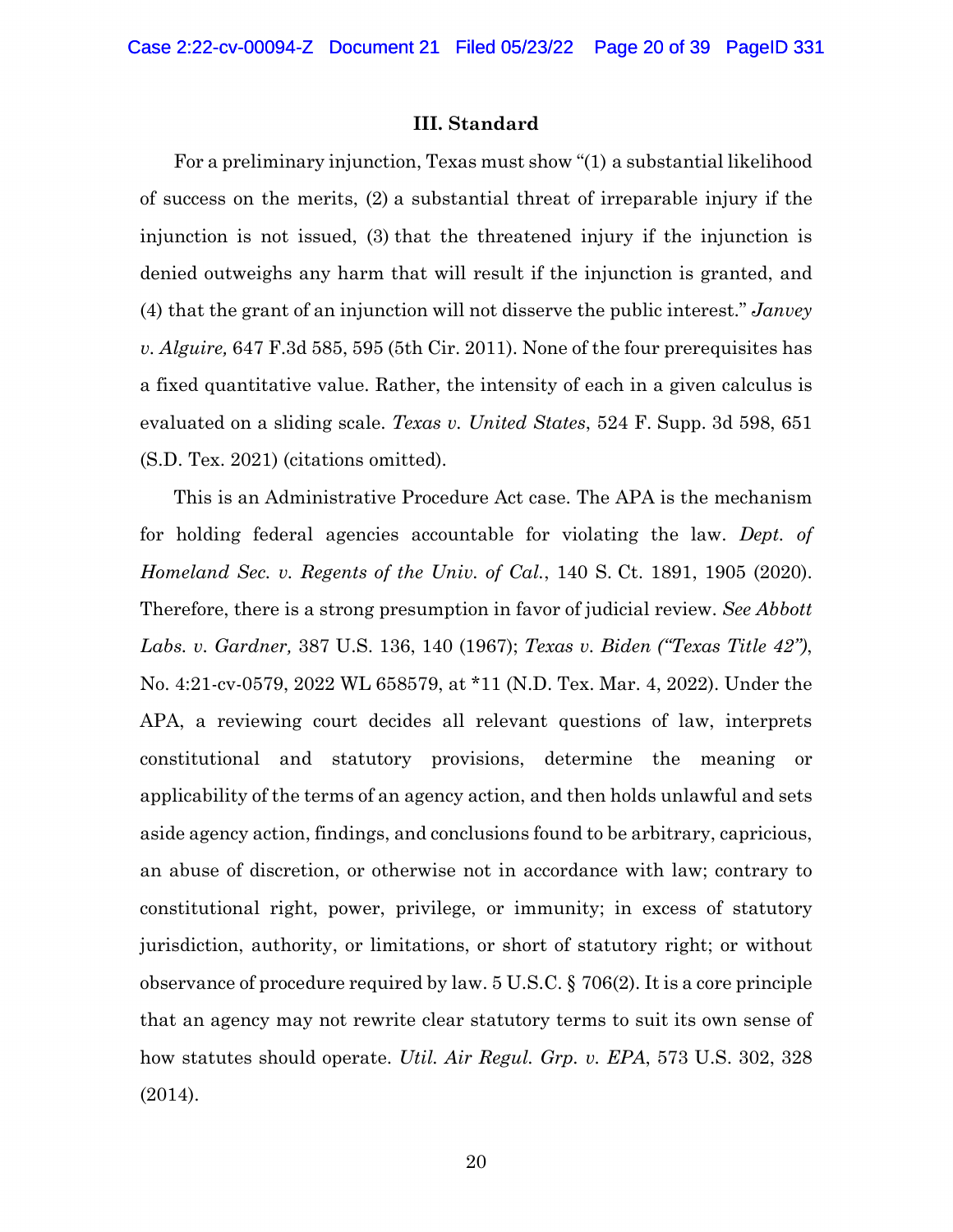The APA requires agencies to engage in reasoned decision making. *Michigan v. EPA*, 576 U.S. 743, 750 (2015). This necessarily means that an agency's decreed result must be within the scope of its lawful authority, and the process by which it reaches that result must be logical and rational. The agency must examine the relevant data and articulate a satisfactory explanation for its action including a rational connection between the facts found and the regulatory choice made. *Motor Vehicle Mfrs. Assn. of U.S. Inc. v. State Farm Mut. Auto. Ins. Co.*, 463 U.S. 29, 43 (1983); *Texas v. United States*, 524 F. Supp. 3d at 652 (citations omitted). Among other things, reasoned decision making includes consideration of whether there was legitimate reliance on the status quo prior to an agency's change in course, for "[i]t would be arbitrary and capricious to ignore such matters." *Texas Title 42*, 2022 WL 658579, at \*17 (quoting *Regents,* 140 S. Ct. at 1913 (quoting another source)).

#### **IV. Argument**

#### <span id="page-20-1"></span><span id="page-20-0"></span>**A. Texas is Likely to Succeed on the Merits.**

The Defendants' power to act, and how they may act, are authoritatively prescribed by the Constitution and by Congress, so that when they act improperly, no less than when they act beyond their jurisdiction, what they do is ultra vires. *See City of Arlington, Tex. v. FCC,* 569 U.S. 290, 297 (2013). Because administrative agencies are creatures of statute, they possess only the authority that Congress has provided. *Natl. Fedn. of Indep. Bus. v. Dept. of Labor*, 142 S. Ct. 661, 665 (2022). The question in every case is, simply, whether the statutory text authorizes the agency's action, or not. *City of Arlington,* 569 U.S. at 301.

As explained below, the Interim Final Rule exceeds the Defendants' authority, violates controlling statutes, violates the Appointments Clause, and

21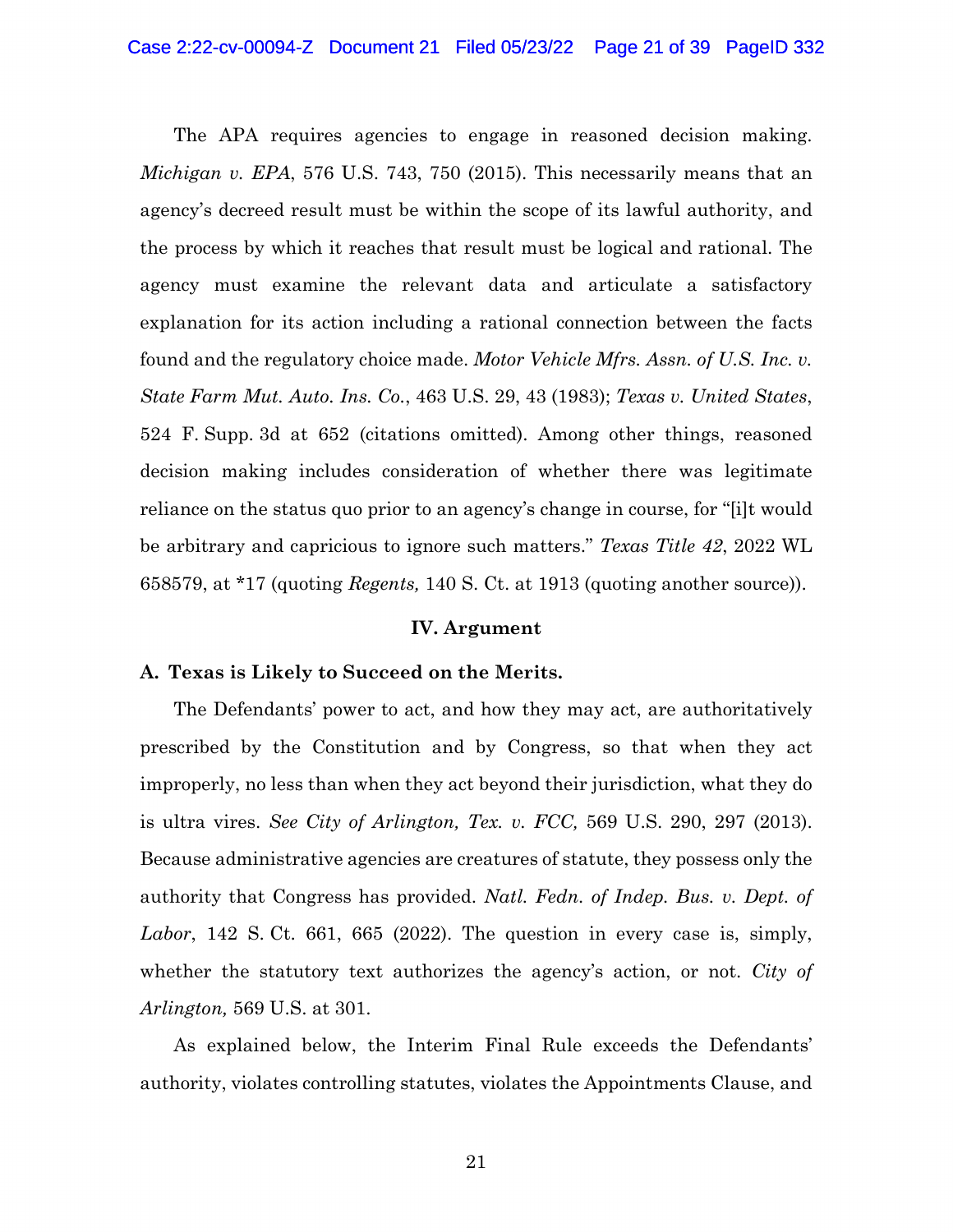is arbitrary and capricious. Consequently, Texas is likely to succeed on the merits.

### <span id="page-21-0"></span>**1. The Interim Final Rule violates the Homeland Security Act.**

The Defendants' proposed transfer of authority to asylum officers to adjudicate asylum claims originating from the expedited removal process violates the Homeland Security Act.

## **a. The power the Interim Rule purports to grant to asylum officers is vested in immigration judges.**

As described above, the Homeland Security Act mandated:

The Attorney General *shall have such authorities and functions* under this chapter and all other laws relating to the immigration and naturalization of aliens as were exercised by the Executive Office for Immigration Review, or by the Attorney General with respect to the Executive Office for Immigration Review, on the day before the effective date of the Immigration Reform, Accountability and Security Enhancement Act of 2002.

8 U.S.C. § 1103(g)(1) (emphasis added).

This language—that the Attorney General "shall have such authorities and functions"—is as unambiguous now as it was in 2002. *See Bostock v. Clayton Cnty.*, 140 S. Ct. 1731, 1738 (2020) (a court "normally interprets a statute in accord with the ordinary public meaning of its terms at the time of its enactment."). In 2002, immigration judges within EOIR had the authority to, and indeed did, adjudicate claims for asylum that originated from the credible-fear process; asylum officers did not. *See Inspection and Expedited Removal of Aliens; Detention and Removal of Aliens; Conduct of Removal Proceedings; Asylum Procedures*, 62 Fed. Reg. 10,312 (Mar. 6, 1997); 8 C.F.R. § 1208.2(c)(1)(ix); 8 C.F.R. § 208.2(c)(g1)(ix). *See also* David A. Martin,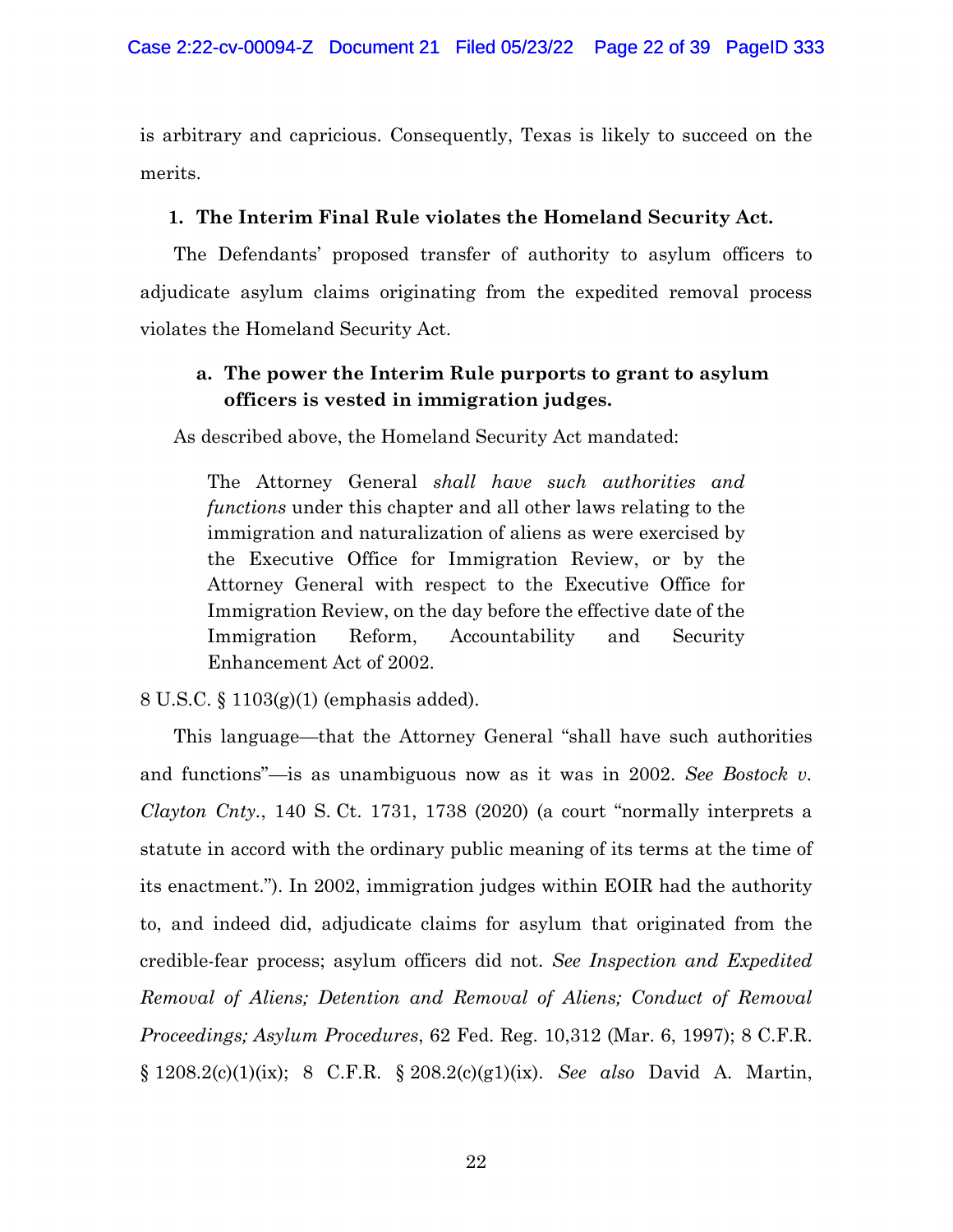*Immigration Policy and the Homeland Security Act Reorganization: An Early Agenda for Practical Improvements*, 80 Interpreter Releases 601, 604 (Apr. 28, 2003) (pre-Homeland Security Act, EOIR had always been a creature of DOJ regulations). The Interim Final Rule, however, violates the Homeland Security Act by stripping authority from immigration judges (operating under the authority of the Attorney General) and instead investing it in asylum officers (operating under the authority of DHS).

Congress granted EOIR the "sole and exclusive" authority to make final determinations over asylum claims originating from expedited removals. 8 U.S.C. § 1229a(a)(3). Only an immigration judge may conduct such a proceeding. *See* 8 U.S.C. § 1229a(a)(1). Congress spoke clearly when it used the phrase "sole and exclusive authority," and the Interim Final Rule cannot transfer that authority to an asylum officer in DHS without further Congressional action. *See Make the Rd. New York v. Wolf*, 962 F.3d 612, 632 (D.C. Cir. 2020) ("Congress's addition of the phrase . . . 'sole' doubles down on the confinement of the judgment to one decisionmaker, and one decisionmaker alone.").

## **b. The purported ambiguities do not justify the Defendants' interpretation.**

Nor can the Defendants retreat to purported ambiguities in the statute's language. The law commits the initial screening of affirmative asylum applications to asylum officers, after which an applicant found to have a "credible fear of persecution" is referred for "further consideration of the application for asylum." 8 U.S.C.  $\S$  1225(b)(1)(B)(ii). The Defendants claim that the ambiguity of this phrase—which does not define who conducts that "further consideration" or how it is conducted—permits them to invest the power to grant asylum in frontline employees. Appx. 40–41. But this is doubly flawed.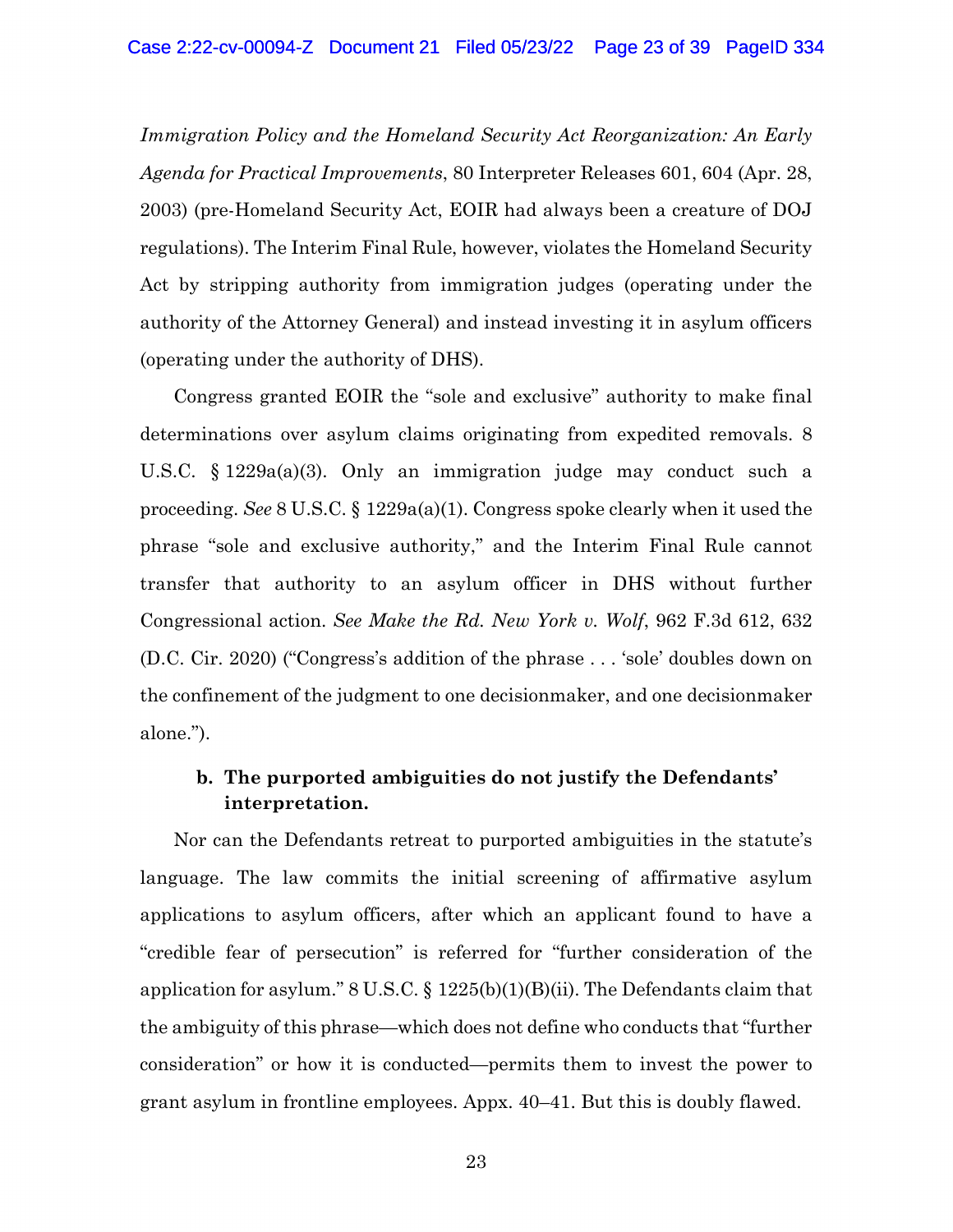*First*, the phrase is not ambiguous. Statutory language is read "in context," not in isolation, "with a view to [its] place in the overall statutory scheme." *Sturgeon v. Frost*, 577 U.S. 424, 438 (2016). Here, that context is IIRIRA, which spells out how an asylum application is "further consider[ed]": "Unless otherwise specified in this chapter," a removal proceeding conducted by an immigration judge is "the sole and exclusive procedure for determining whether an alien may be admitted to the United States[.]" 8 U.S.C.  $§ 1229a(a)(3).$ 

Nothing in that chapter of Title 8—nothing, that is, in the Immigration and Nationality Act, as amended—specifies any other procedure—that is, specifies otherwise. Certainly the Defendants point to nothing that does so. The only authority they cite to support their theory that they have the authority to jettison twenty-five years of understanding of immigration law is an out-of-context aside from the rulemaking in which DOJ first proposed the current asylum-review regulations—the rulemaking in which DOJ determined that the consideration would be by "an immigration judge in removal proceedings[.]" *See* Appx. 40, citing 62 Fed. Reg. 444, 447 (Jan. 3, 1997). *See also* 62 Fed. Reg. 10,312, 10,320 (Mar. 6, 1997) ("the further consideration of the application for asylum by an alien who has established a credible fear of persecution will be provided for in the context of removal proceedings. . . .").

Further, the Defendants' reading would render much of the language regarding asylum applications surplusage. *See Corley v. United States*, 556 U.S. 303, 314–15 (2009) (statute must be construed to give effect to all its provisions) (quoting *Hibbs v. Winn*, 542 U.S. 88, 101 (2004)). The Defendants' proposal erases from the law language indicating a judicial or quasi-judicial proceeding: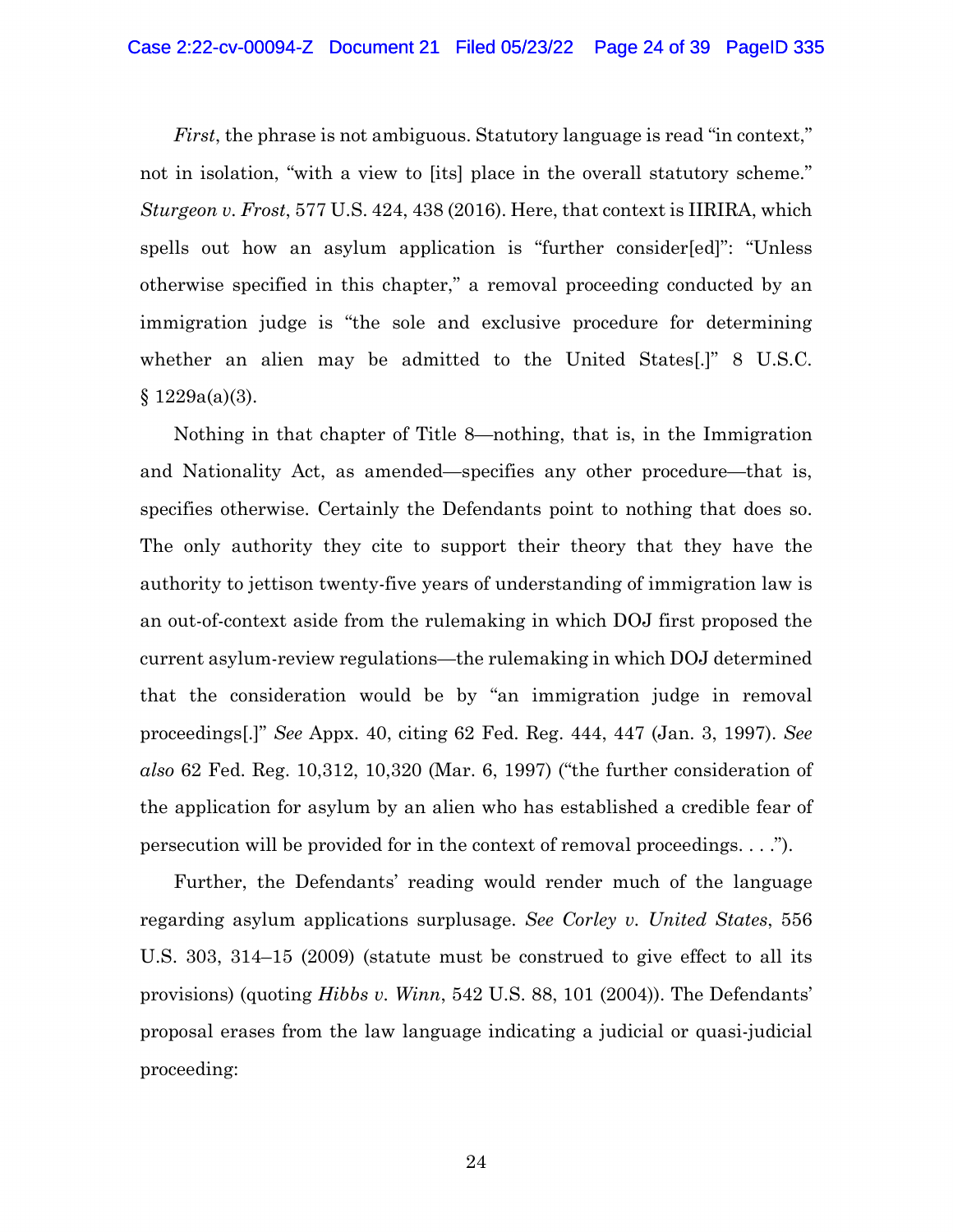- "The burden of proof is on the applicant to establish" entitlement to asylum. 8 U.S.C. § 1158(b)(1)(B)(i).
- To qualify for asylum, an applicant's "testimony" must satisfy "the trier of fact" that it is credible, persuasive, and specific. *Id.* § 1158(b)(1)(B)(ii).
- In making that determination, "the trier of fact" may weigh "the credible testimony along with other evidence of record." *Id.*
- If "the trier of fact" determines that corroborating "evidence" is necessary, "such evidence must be provided" unless the applicant "does not have" and "cannot reasonably obtain the evidence." *Id.*
- The "trier of fact may base a credibility determination" on a number of facts gleaned from a "witness:" demeanor, candor, responsiveness, plausibility, internal and external consistency, and accuracy. *Id.*  $§ 1158(b)(1)(B)(iii).$

Non-adversarial interviews do not have "triers of fact," "testimony," or "evidence of record." And while an interviewer may talk with a witness and gather evidence, "most people" reading those terms "would have understood" them indicate a formal proceeding at least resembling a trial. *See New Prime, Inc. v. Oliveira*, 139 S. Ct. 532, 539 (2019).

What to make, then, of the investiture of the asylum power in the DHS Secretary? *See* 8 U.S.C. § 1158(b)(1)(A). The statute answers that question, too: The Secretary may rule on certain applications from an asylee's spouse or children. A removal proceeding is the "sole and exclusive procedure for determining whether an alien may be admitted to the United States," *id.* § 1229a(a)(3)—but an asylee's spouse and children "may . . . be granted the same status as the alien if accompanying, or following to join, such alien." *Id.* § 1158(b)(3)(A). A following spouse and children are not physically present in or arriving in the United States, *id.* § 1158(a)(1). Instead, they are seeking,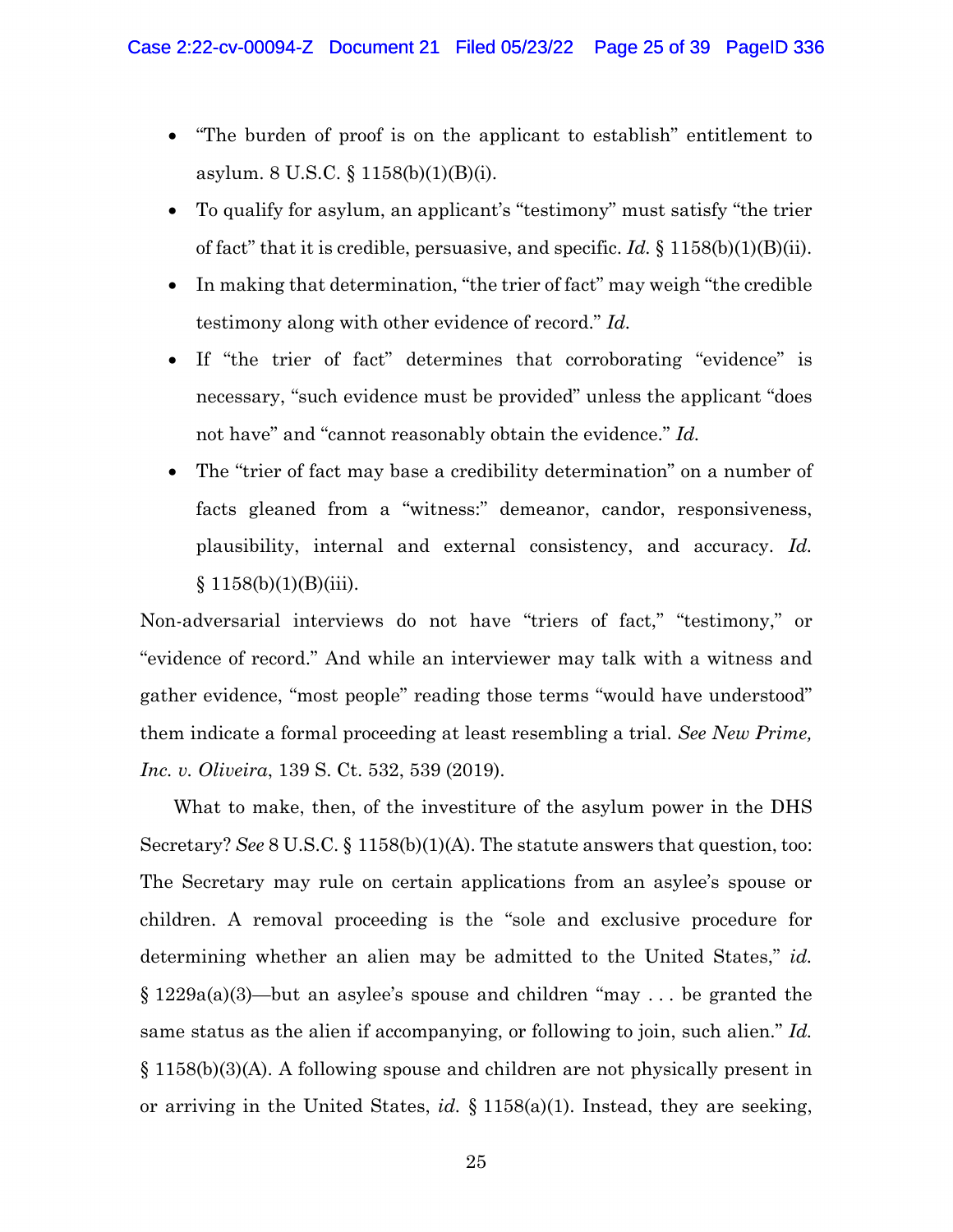from elsewhere, to share in the status that has already been granted by an immigration judge in a proceeding that was required to be heard by that immigration judge. By deciding the applicant's asylum claim, the immigration judge has already decided that the family members may be admitted; the Secretary may then verify the family members' identities and grant them asylee status.

#### $***$

The Interim Final Rule purports to strip authority from the officers in whom it is vested by statute because the Defendants believe that they have hit upon a better solution. The Defendants' opinion of their regulation does not override Congress's command. The Interim Final Rule should be set aside.

#### <span id="page-25-0"></span>**2. The Interim Final Rule violates the Appointments Clause.**

The Interim Final Rule should be held unlawful and set aside because it violates the Appointments Clause.

## **a. To exercise the authority granted by the Interim Rule, asylum officers would have to qualify as Officers of the United States—which they are not.**

Officers have duties that are "continuing and permanent," have positions that are "continuing," and exercise "significant authority pursuant to the laws of the United States." *Lucia*, 138 S. Ct. at 2051; *see Edmond v. United States*, 520 U.S. 651, 662–63 (1997). Conversely, employees are lesser functionaries subordinate to officers of the United States that have duties that are only "occasional or temporary." *Buckley* 424 U.S. at 125–26 & n.162.

Under the Interim Rule, asylum officers would be—as their name indicates—officers, not employees. Under existing statutes and regulations outside of the credible-fear and expedited-removal context—they have the authority to *grant* asylum, which provides a pathway to obtaining lawful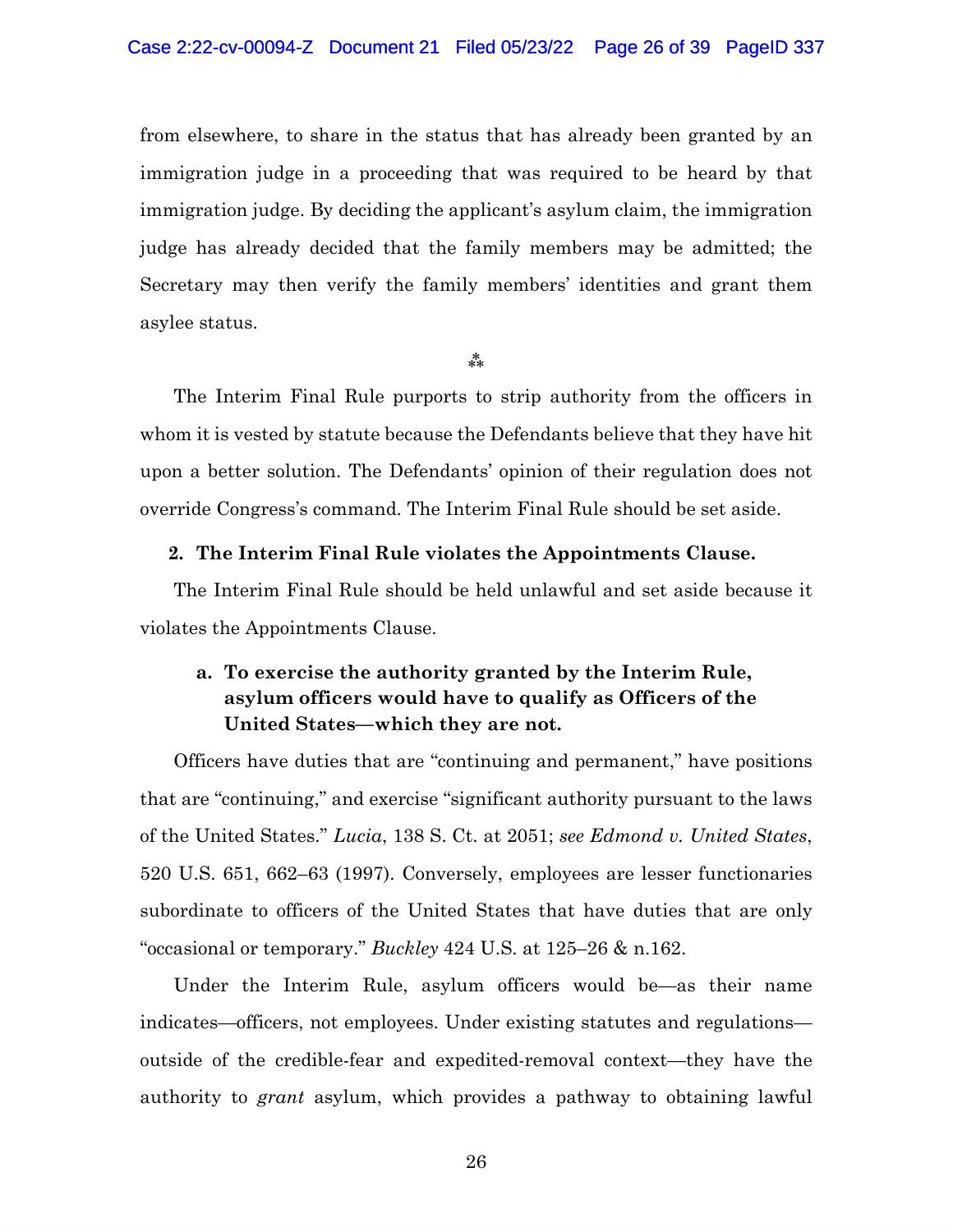permanent resident status, and eventually, citizenship. *See e.g.*, 8 C.F.R. § 208.14(b) ("an asylum officer may grant, in the exercise of his or her discretion, asylum to an applicant who qualifies as a refugee. . . ."). The Interim Final Rule purports to delegate even more authority to asylum officers. Appx. 9. When deciding whether to grant asylum, asylum officers, *inter alia*, administer oaths, verify the identity of asylum applicants, present and receive evidence, question applicants and any witnesses, make credibility determinations, issue written decisions, and determine whether an applicant has met their burden of proof. *See, e.g.*, 8 C.F.R. § 208.9(b)–(c). These are the same type of quasi-judicial functions that the Supreme Court has found requires appointment as an officer. See *Lucia,* 138 S. Ct. at 2053-54; *Freytag v. Commr.*, 501 U.S. 868, 881 (1991).

Moreover, asylum officers "hold a continuing office established by law." *Lucia*, 138 S. Ct. at 2053. They do not have "episodic" or temporary appointments. Their positions are career positions created and defined by statute. 8 U.S.C. § 1225(b)(1)(E); *see also* 8 C.F.R. § 208.1(b). Additionally, their actions are not subject to oversight by a properly appointed officer; rather, they are supervised by other asylum officers with "substantial experience adjudicating asylum applications. 8 U.S.C. § 1225(b)(1)(E). *Cf. Arthrex*, 141 S. Ct. at 1976.

But officers they are not. They are not principal officers, that is, persons appointed by the President following the Senate's advice and consent. Nor are they inferior officers, that is, officers appointed by principal officers whose work is directed and supervised by a principal officer. *See Lucia,* 138 S. Ct. at 2051; *Edmond*, 520 U.S. at 663. As the Interim Rule concedes, they are not they are "career Government employees," Appx. 33, who are "only empowered to grant asylum[] as an exercise of the Secretary's authority,' Appx. 36, whose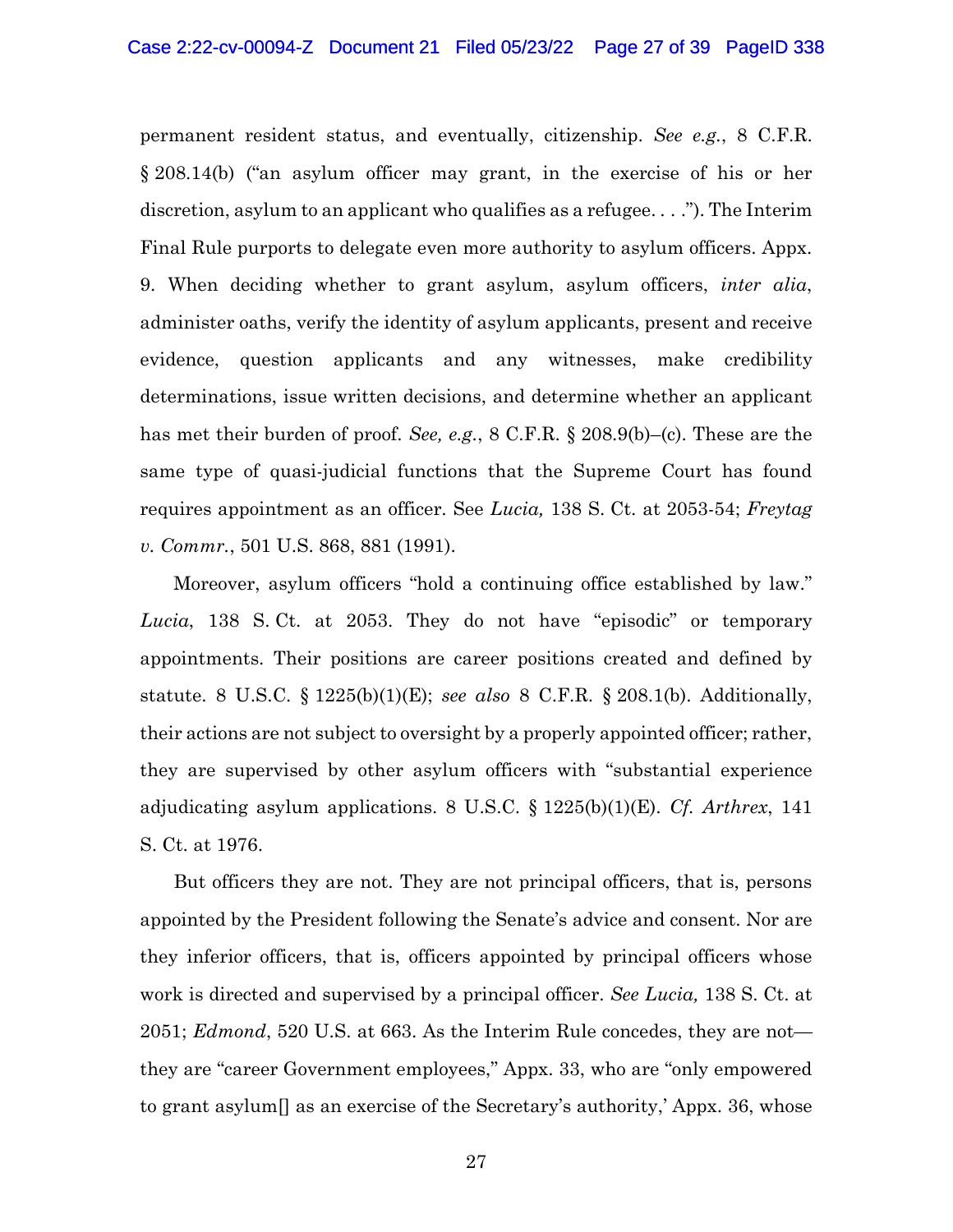decisions are "subject to supervisory review," Appx. 35, by other employees, reviewed by an actual officer of the United States only upon certification by the USCIS Director herself, Appx. 35. And because they are not properly appointed, they have no power to exercise the federal government's sovereign authority—whether for affirmative filings or, as proposed in the Interim Final Rule, to adjudicate claims after a positive credible fear finding.

The Interim Final Rule, however, delegates significant duties and discretion to these employees, expanding their authority and granting them substantial discretion to actually grant aliens asylum after receiving a positive credible fear finding. Appx. 9. Because asylum officers are not properly appointed under the Appointments Clause, and yet the Interim Final Rule purports to vest them with "significant authority pursuant to the laws of the United States," it follows that the Interim Final Rule is unlawful. *Lucia*, 138 S. Ct. at 2055; *Buckley*, 424 U.S. at 126.

*Second*, even assuming that the phrase is ambiguous, the constitutionalavoidance doctrine would forbid the Defendants' interpretation. By permitting the Defendants to vest significant sovereign power in non-officers, the Defendants' interpretation would create the significant possibility of a conflict with the Appointments Clause. Yet when presented with a choice between "competing plausible interpretations of a statutory text," courts make "the reasonable presumption that Congress did not intend the alternative which raises serious constitutional doubts." *Clark v. Martinez*, 543 U.S. 371, 381 (2005).

#### <span id="page-27-0"></span>**3. The Interim Final Rule violates the parole authority.**

The default outcome for illegal aliens in the United States is expedited removal from the country. *See* 8 U.S.C. §§ 1182(a)(6), 1225 (b)(1)(A)(i).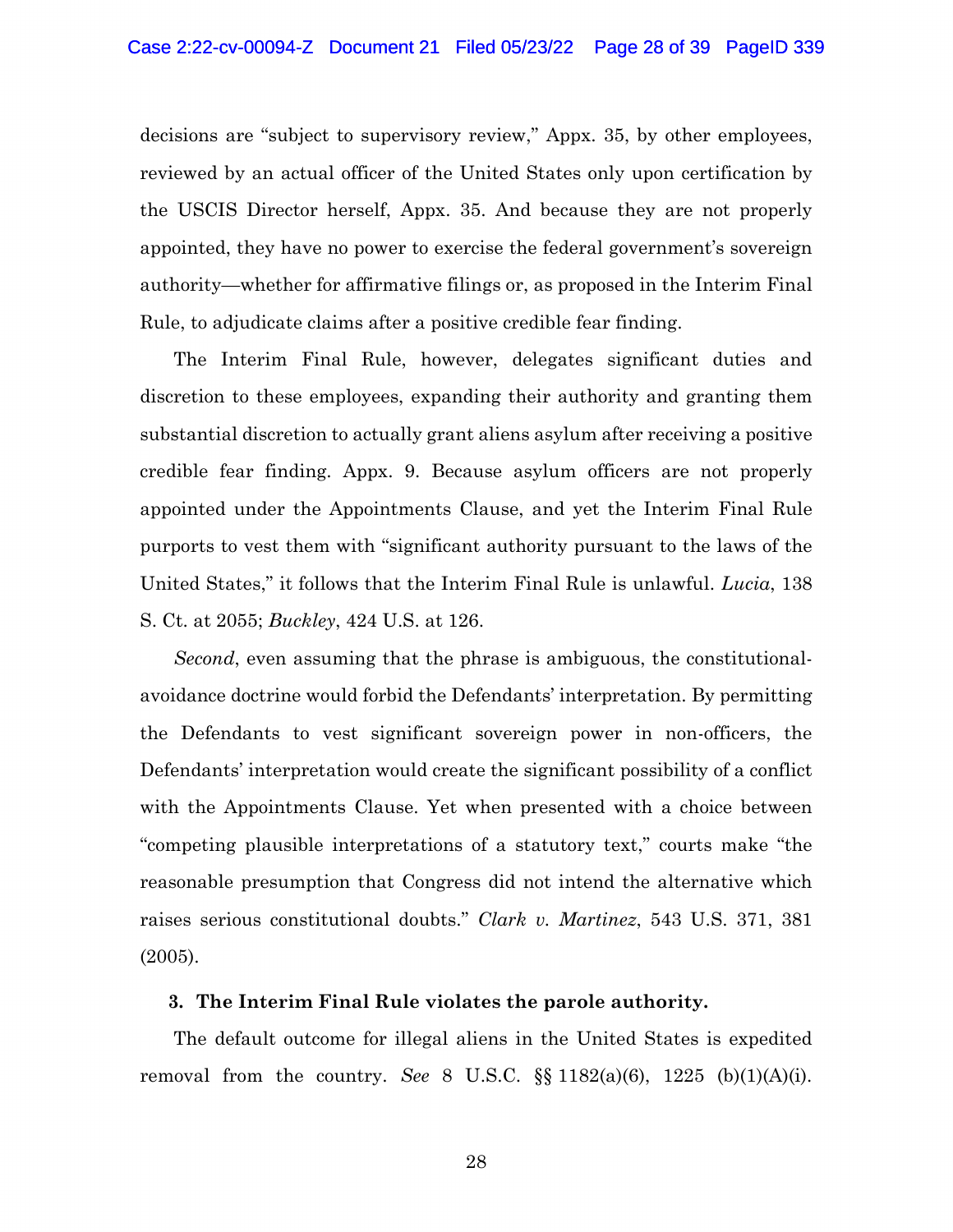However, in certain circumstances, aliens may delay removal and obtain further review of their application for admittance. For instance, as outlined above, aliens who claim asylum are entitled to a review of such claims. *Id.* at § 1225(b)(1)(A). Likewise, aliens who can prove two years of uninterrupted and ongoing physical presence in the United States may also avoid expedited removal. *Id.* at § 1225(b)(1)(A)(iii)(II).

For aliens who avoid expedited removal and remain in the United States pending further proceedings, the default outcome is detention. *Id.* at § 1225(b). For instance, an alien seeking asylum who makes an initial showing of a credible fear of persecution "shall be detained for further consideration." *Id.* at  $\S 1225(b)(1)(B)(ii)$ . Likewise, an alien who fails to make such a showing must also be detained pending secondary review or removal. *Id.* at § 1225(b)(2)(B)(iii). More generally, if "an alien seeking admission is not clearly and beyond a doubt entitled to be admitted, the alien shall be detained. . . ." *Id.* at § 1225(b)(2)(A). "Read most naturally, §§ 1225(b)(1) and (b)(2) mandate the detention of applicants for admission until certain proceedings have concluded." *Jennings v. Rodriguez*, 138 S. Ct. 830, 842 (2018).

Within this framework, Congress has provided a narrow path to parole for those aliens who avoid expedited removal and are, therefore, subject to extended detention within the United States. Specifically, § 1182(d)(5)(A) allows parole of aliens "only on a case-by-case basis for urgent humanitarian reasons or significant public health benefit." Congress limited parole to these circumstances as a direct response to regulatory overreach in the form of unfettered parole:

The text of section  $212(d)(5)$  is clear that the parole authority was intended to be used on a case-by-case basis to meet specific needs, and not as a supplement to Congressionally-established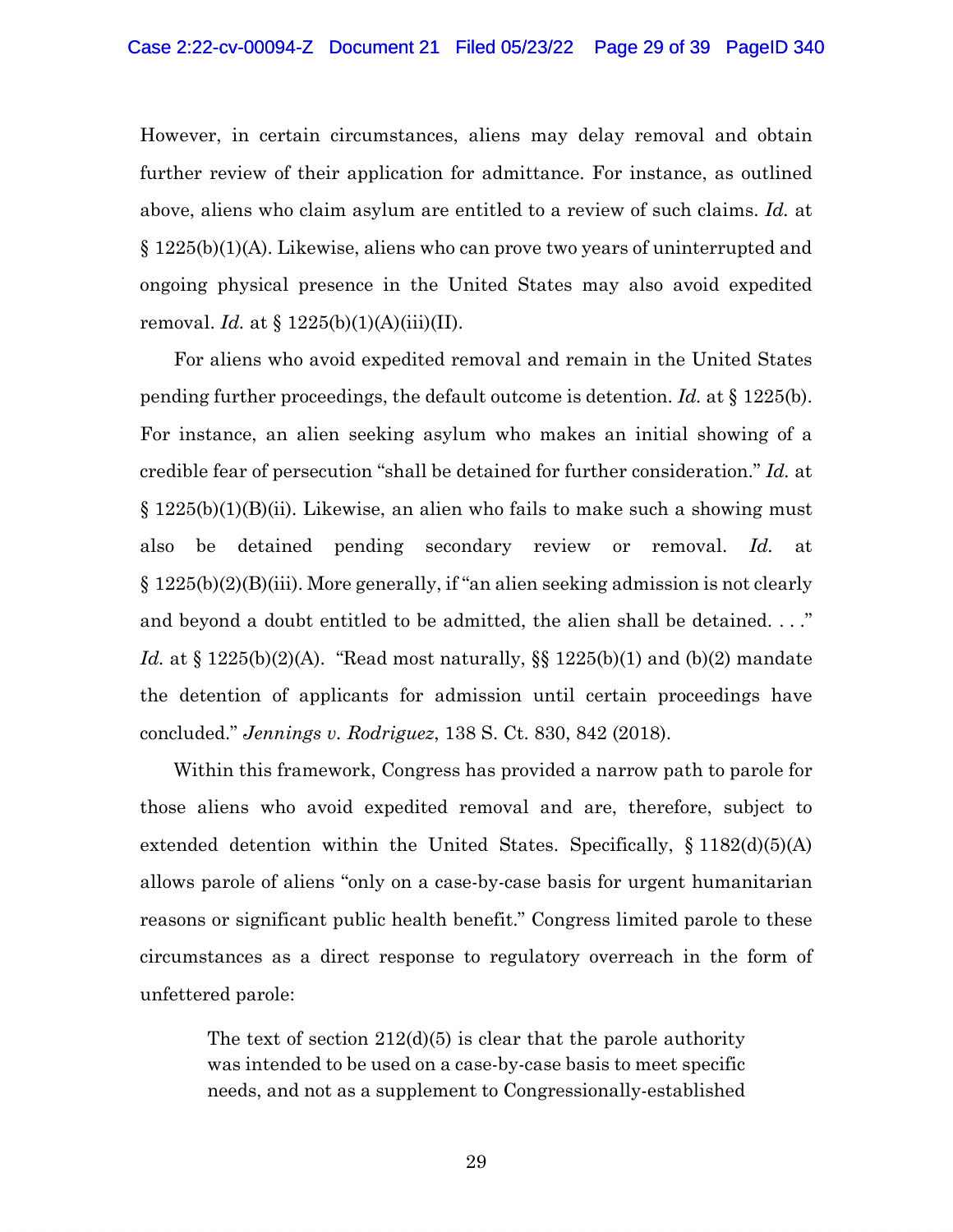immigration policy. In recent years, however, parole has been used increasingly to admit entire categories of aliens who do not qualify for admission under any other category in immigration law, with the intent that they will remain permanently in the United States. This contravenes the intent of section  $212(d)(5)$ , but also illustrates why further, specific limitations on the Attorney General's discretion are necessary.

H.R. Rep. No. 104-469, at 140 (1996).

Yet, using parole to "admit entire categories of aliens who do not qualify for admission . . . with the intent that they will remain permanently in the United States" is the precise purpose of the Interim Final Rule. In particular, the Interim Final Rule amends 8 C.F.R. § 212.5(b) to expand the categories of aliens who can meet its broad parole criteria. Appx. 143. Currently, § 212.5(b) applies only to those aliens in full and lengthy removal proceedings. Under the new regulatory scheme, § 212.5(b) will also apply to aliens subject to expedited removal, including those who have already received a removal order. *Id*.; 8 C.F.R. § 235(b)(iii).

In addition to expanding the number of aliens it can parole, DHS also seeks to obviate the "case-by-case" requirement of  $\S 1182(d)(5)(A)$ . DHS asserts that it may parole a detained alien "in the public interest where, in light of available detention resources, and considered on a case-by-case basis, detention of any particular [alien] would limit the agency's ability to detain other [aliens] whose release may pose a greater risk of flight or danger to the community." Appx.31. DHS's suggestion that this determination could be made on a "case-by-case basis" is window dressing. Such a determination necessarily involves comparing multiple or hypothetical cases and evaluating factors that are neither related nor unique to the paroled alien. *See id.*

Additionally, the Fifth Circuit has already rejected DHS's argument that it can abandon the "case-by-case" requirement in favor of a "limited resources"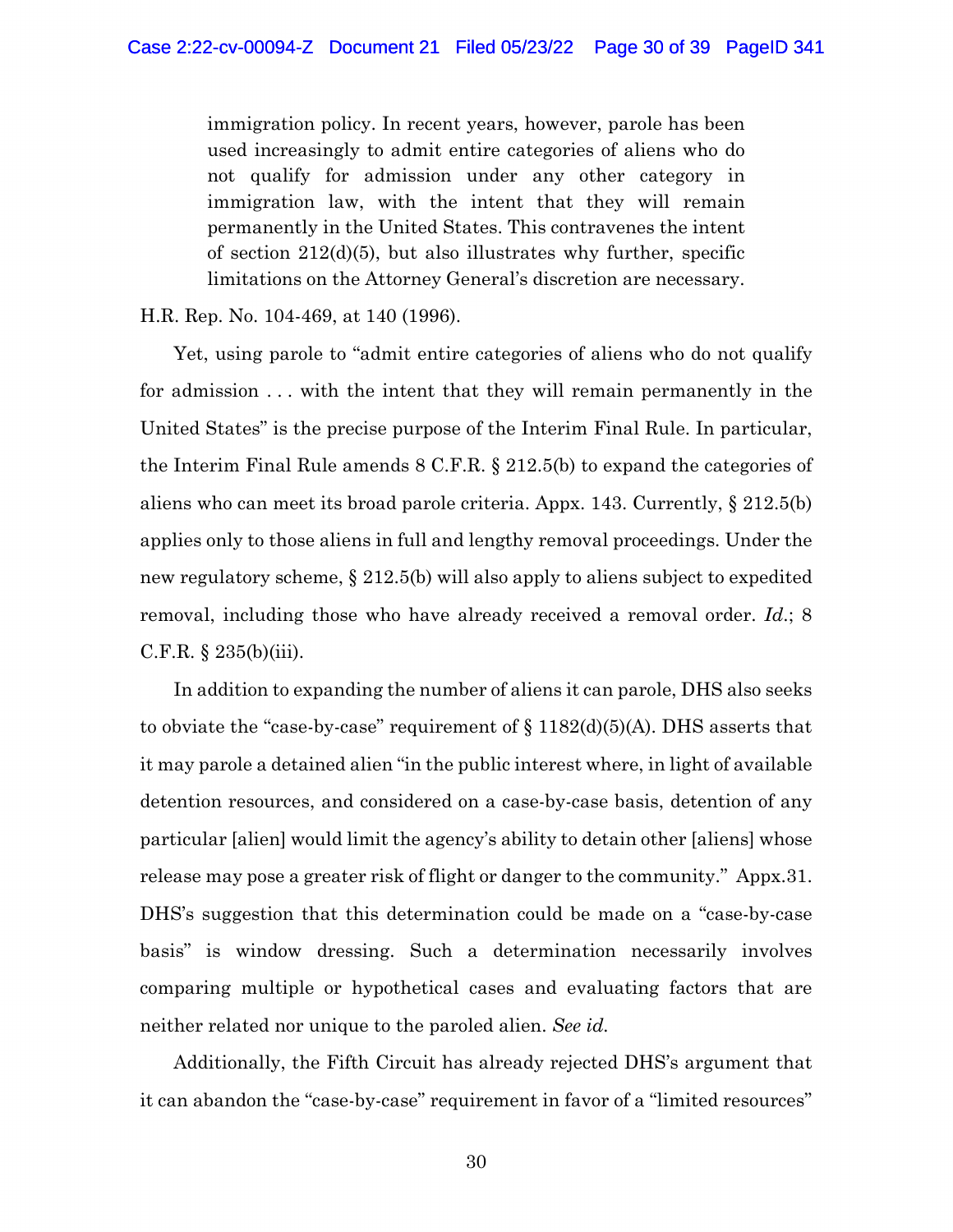argument. *See Texas MPP*, 20 F.4th at 997. "DHS cannot use [its] power to parole aliens *en masse*; that was the whole point of the 'case-by-case' requirement that Congress added. . . . So, *the Government's proposal to parole every alien it cannot detain is the opposite of the 'case-by-case' determinations required by law.*" *Id*. (emphasis added). Apparently, DHS's response to the Fifth Circuit's admonition that it may not *en masse* parole every alien it cannot detain is to instead parole those same aliens for the same reason, but at a slightly different pace.

Finally, if DHS is concerned about the availability of "detention resources," it can—and must—look to Congress for its solution. Beyond the general rule of detention, and the limited exception of parole, Congress has provided a third option. An alien arriving on land from a country contiguous to the United States may be returned to that country pending resolution of their removal proceedings. 8 U.S.C. § 1225(b)(2)(C). Presumably, the Interim Final Rule represents DHS's efforts to ignore this option and, with it, its duty to implement duly-passed legislation. But, as the Fifth Circuit noted, "parole does not provide a way out" when DHS "can't do one thing Congress commanded (detain under  $\S 1225(b)(2)(A)$ ), and [doesn't] want to do one thing Congress allowed (return under § 1225(b)(2)(C)." *Texas MPP*, 20 F.4th at 996.

#### <span id="page-30-0"></span>**4. The Interim Final Rule is arbitrary and capricious.**

The Interim Final Rule is arbitrary and capricious because the Defendants have relied on factors which Congress had not intended them to consider, entirely failed to consider an important aspect of the problem, offered explanations for its decision that run counter to the evidence, and are so implausible that it cannot be ascribed to a difference in view or the product of agency expertise. *Motor Vehicle Mfrs.*, 463 U.S. at 43.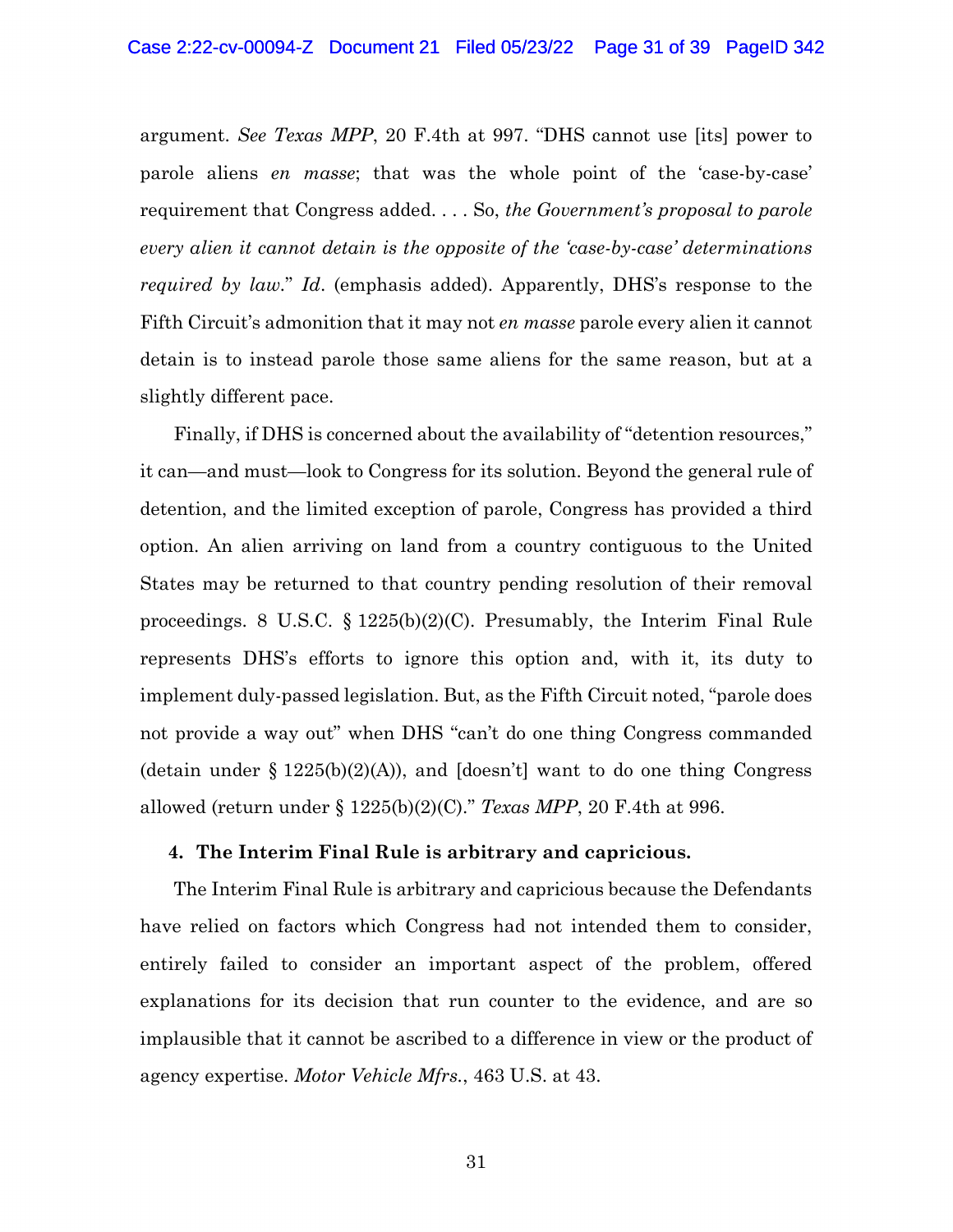First, the Defendants did not meaningfully consider and account for Texas's reliance on their continued enforcement of federal immigration statutes. *Encino Motorcars, LLC v. Navarro*, 579 U.S. 211, 221–22 (2016) ("In explaining its changed position, an agency must also be cognizant that longstanding policies may have "'engendered serious reliance interests that must be taken into account.'"). In short, the Defendants dismissed entirely the existence of any reliance interests whatsoever. According to the Defendants:

The governmental commenters do not appear to have identified any reliance interests. Although some commenters identified what they believed would be burdens on or injuries to State, county, and local governments as a result of the proposed rule—claims that are addressed in the Departments' responses to comments—none clearly identified any significant reliance interests in the current state of affairs.

Appx. 32. The Defendants went as far as to say that they "perceive[d] no serious reliance interests on the part of any State, county, or local governmental entity in the currently existing provisions the NPRM implicated or that are affected by this Interim Final Rule. Even if such reliance interests exist, the Departments would nevertheless promulgate this regulation for the reasons stated in this rule." *Id.* 

But the Defendants are wrong.

When it comes to the sincere consideration of reliance interests, "[i]t would be arbitrary and capricious to ignore such matters." *Regents,* 140 S. Ct. at 1913; *see also Wages & White Lion Invs., L.L.C. v. U.S. Food & Drug Admin.*, 16 F.4th 1130, 1139 (5th Cir. 2021). It is not necessarily incumbent upon the States to necessarily raise such interests in a comment, and the Defendants act arbitrarily for not identifying the interests on their own under the standards articulated by *Regents*. But here, the States *did* raise such issues.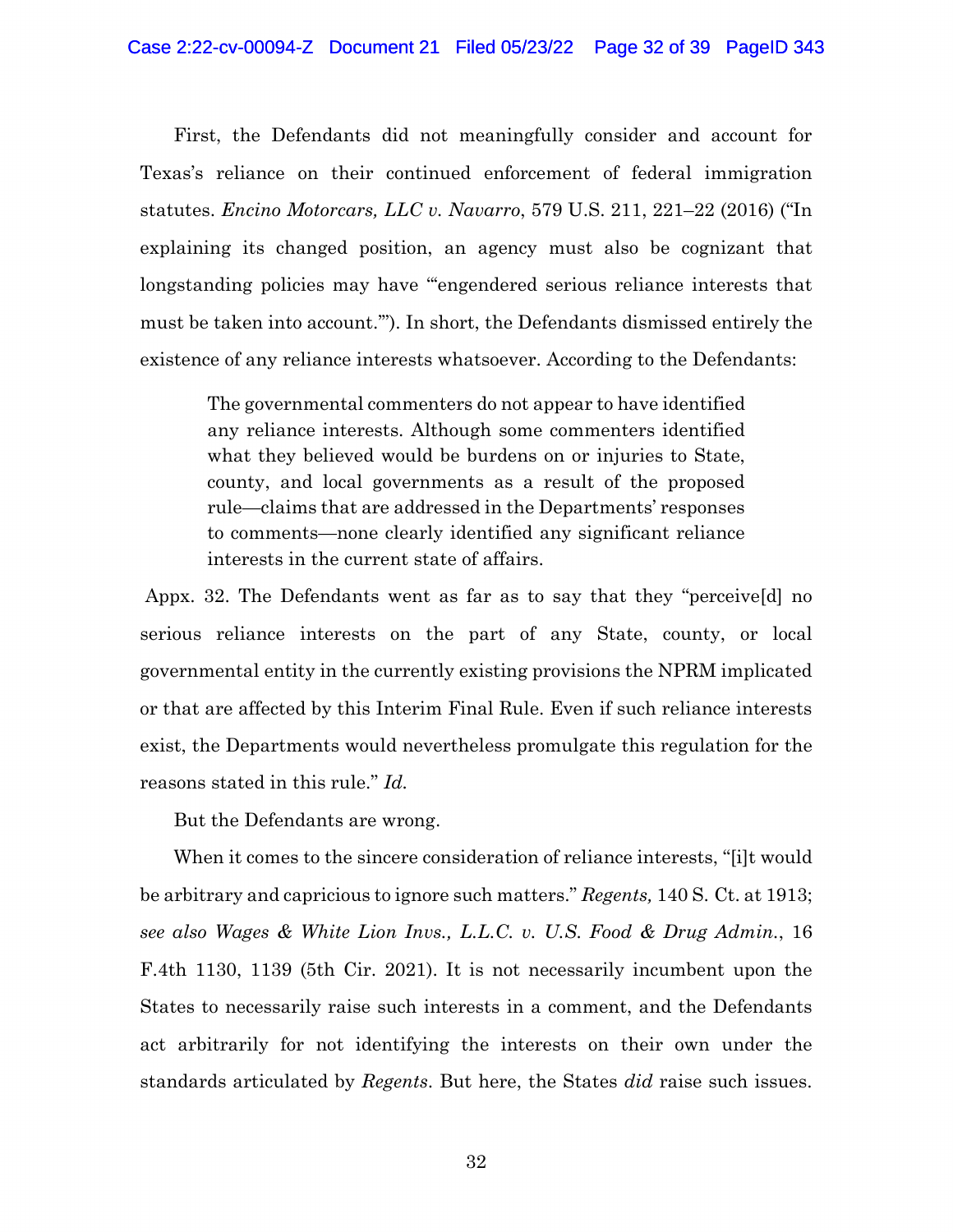*See* Appx. 159–162. The Comment identified specific and concrete social and fiscal costs that States would incur due to the increased influx of illegal aliens into the United States because of the Defendants' regulatory changes. *Id.* at 159–64.

Worse, the Defendants know about these costs and have been found capricious for ignoring them in the past. The Court itself has identified the costs that the Defendants' truculence in enforcing the immigration laws has imposed on Texas and ruled that the Defendants acted arbitrarily and capriciously in ignoring those costs rather than taking them into consideration. *See Texas MPP dist. ct.*, 554 F. Supp. 3d at 838–839, 848–851. And the Defendants have acknowledged these costs in other contexts, even while claiming that they should not have to take them into consideration. Appx. 208– 210.

Further, the Defendants' conclusion that their new rule would not incentivize an increase the number of illegal aliens who attempt to enter the United States is arbitrary and capricious. Their assertion that they "do not expect this rule to encourage or cause an increase in the number of individuals seeking asylum in the United States," Appx. 37, is not merely unsupported: It directly contradicts DHS's own conclusions in an analysis that is less than two years old—conclusions finding that the availability of parole into the United States for asylum claimants who merely passed a credible-fear screening created "perverse incentives" that encouraged greater illegal immigration. *Texas MPP dist. ct.*, 554 F. Supp. 3d at 834. And, indeed, the Court held only last year DHS had arbitrarily disregarded these conclusions when it purported to find that the Migrant Protection Protocols program had not reduced the incentives for aliens to claim asylum to which they were not entitled. *Id.* at 837.

33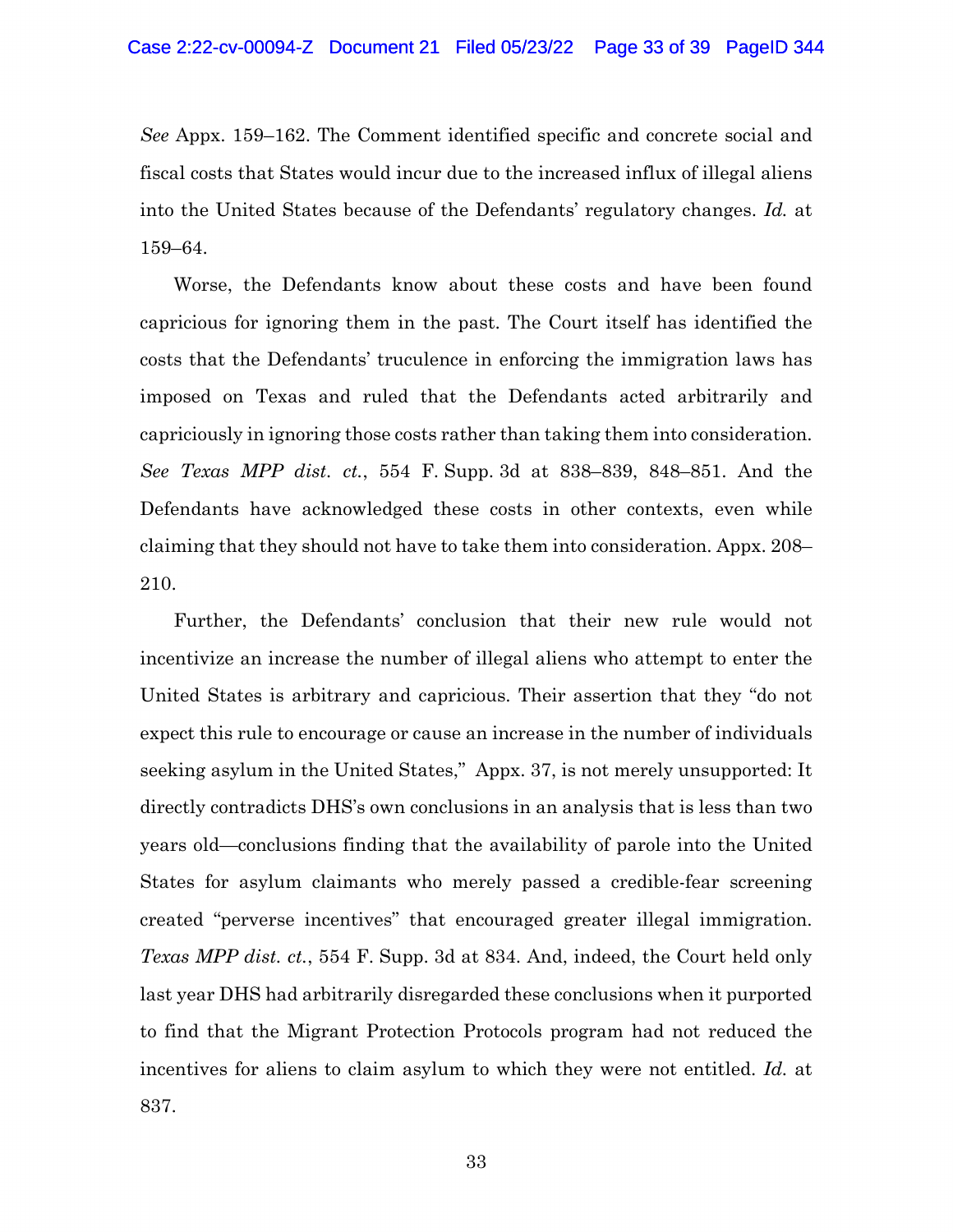The Defendants, however, go even further here. They deny they are creating incentives: "The Departments disagree with the generalized belief that the availability of parole . . . acts as a pull factor," Appx. 43—and this even as they acknowledge that they plan to continue to "take . . . detention capacity into account when making parole determinations," Appx. 47, and will no longer issue a Notice to Appear before an immigration judge as a matter of course to an alien who receives a positive credible-fear finding, instead leaving the alien at liberty for at least three weeks. Appx. 5.. They speculate without basis: "[B]y more expeditiously ordering removed those who are ineligible for protection, this rule may send a stronger deterrent signal relative to the status quo." Appx. 39. And they compare apples to oranges: Asylum officers may make crediblefear findings at roughly the same rate as immigration judges approve claims for asylum, *see id.* fn.57, but that does not take into account the number of aliens who receive credible fear findings and abscond or never apply for asylum or the number of asylum officers' false positives. And those numbers are material; one would expect the immigration judges' grant rates to be significantly higher than those of the asylum officers if only the false positives were absconding—that is, if the numerator (those qualified for asylum) were remaining the same while the denominator (the total number of claimants) were shrinking.

As DHS itself found when it was not motivated to do otherwise, incentives matter. Reducing the likelihood that an alien will be released into the United States reduces the number of aliens who attempt to enter the United States illegally. *Texas MPP dist. ct.*, 554 F. Supp. 3d at 834, *affd., Texas MPP*, 20 F.4th at 1002; *Texas Title 42*, 2022 WL 658579, at \*18; *Texas MPP dist. ct.*, 554 F. Supp. 3d at 848–49. The Defendants' failure to acknowledge this basic finding is arbitrary and capricious. Their excuse for doing so is that their new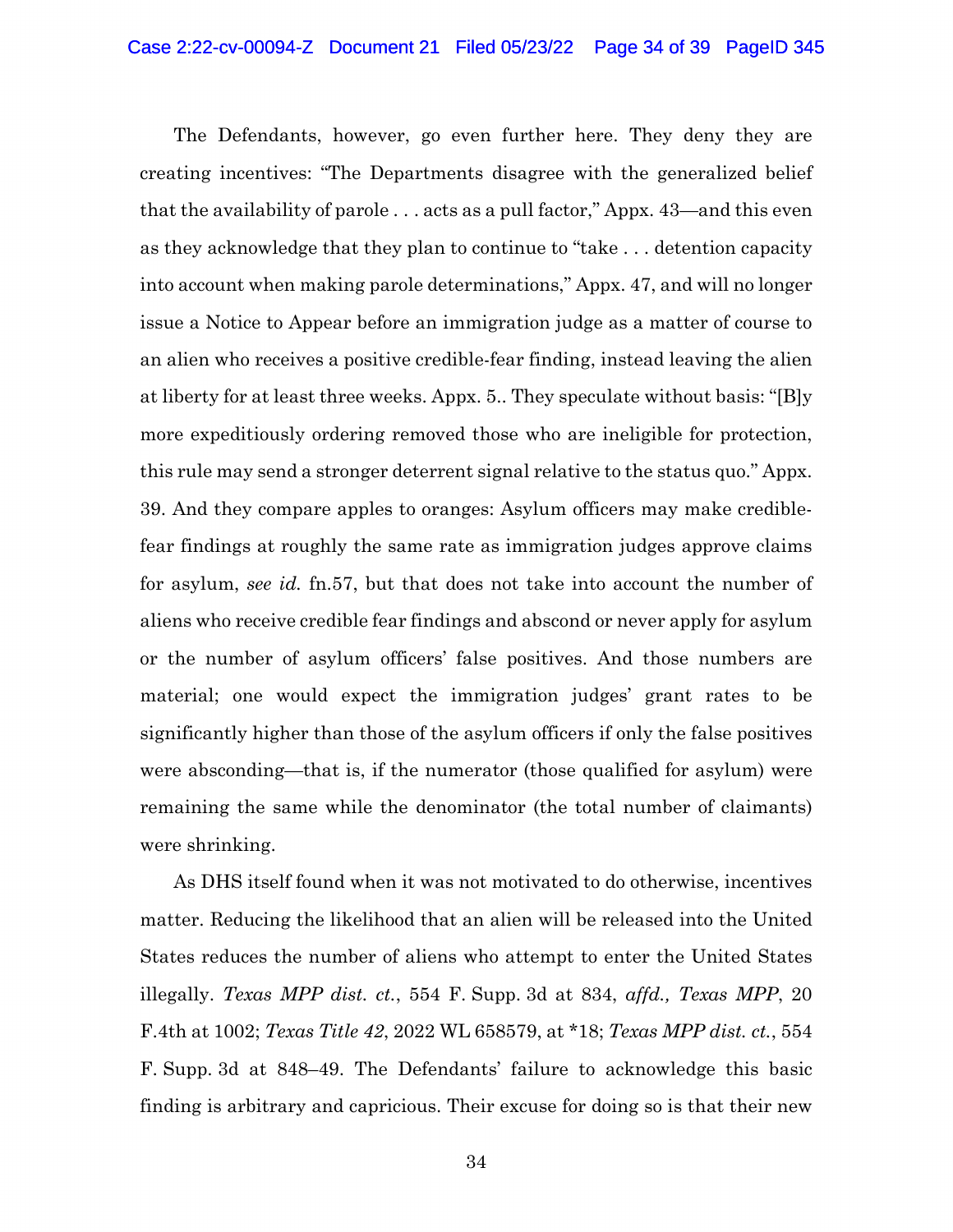rule "does not change the substantive standard for asylum eligibility." Appx. 37. But neither did MPP change the substantive standards for asylum claims and the Court already concluded there that Defendants may not use their tunnel vision on the substance of asylum law to willfully blind themselves to the incentives that their changes to the asylum process create.

## <span id="page-34-0"></span>**B. Without a preliminary injunction, Texas will suffer irreparable harm.**

Texas will suffer immediate and substantial irreparable injury that monetary damages could not fully repair unless the Interim Final Rule is enjoined. As described above, *supra* § [II.F,](#page-16-0) it spends millions upon millions of dollars of money providing services to illegal aliens because of the United States government's failure to enforce federal law. Should the Interim Final Rule go into effect, the number of illegal aliens in Texas, and thus Texas's spending related to illegal aliens, will continue to climb.

Texas is also suffering injuries to the State's interests as *parens patriae*, grounded in the harms that Texas's local governments, each exercising Texas's delegated police power to ensure the health and welfare of their citizens, must incur due to increased illegal immigration. The State spends tens of millions of dollars each year for increased law enforcement, and its citizens suffer increased crime, unemployment, environmental harm, and social disorder, due to illegal immigration. A rise in illegal immigration strains Texas's resources and hampers its ability to provide essential services, such as emergency medical care, education, driver's licenses, and other public safety services. The Supreme Court has ruled that increased crime causes an "ongoing and concrete harm" to the State's law enforcement and public safety interests. *Maryland v. King,* 567 U.S. 1301, 1303 (2012).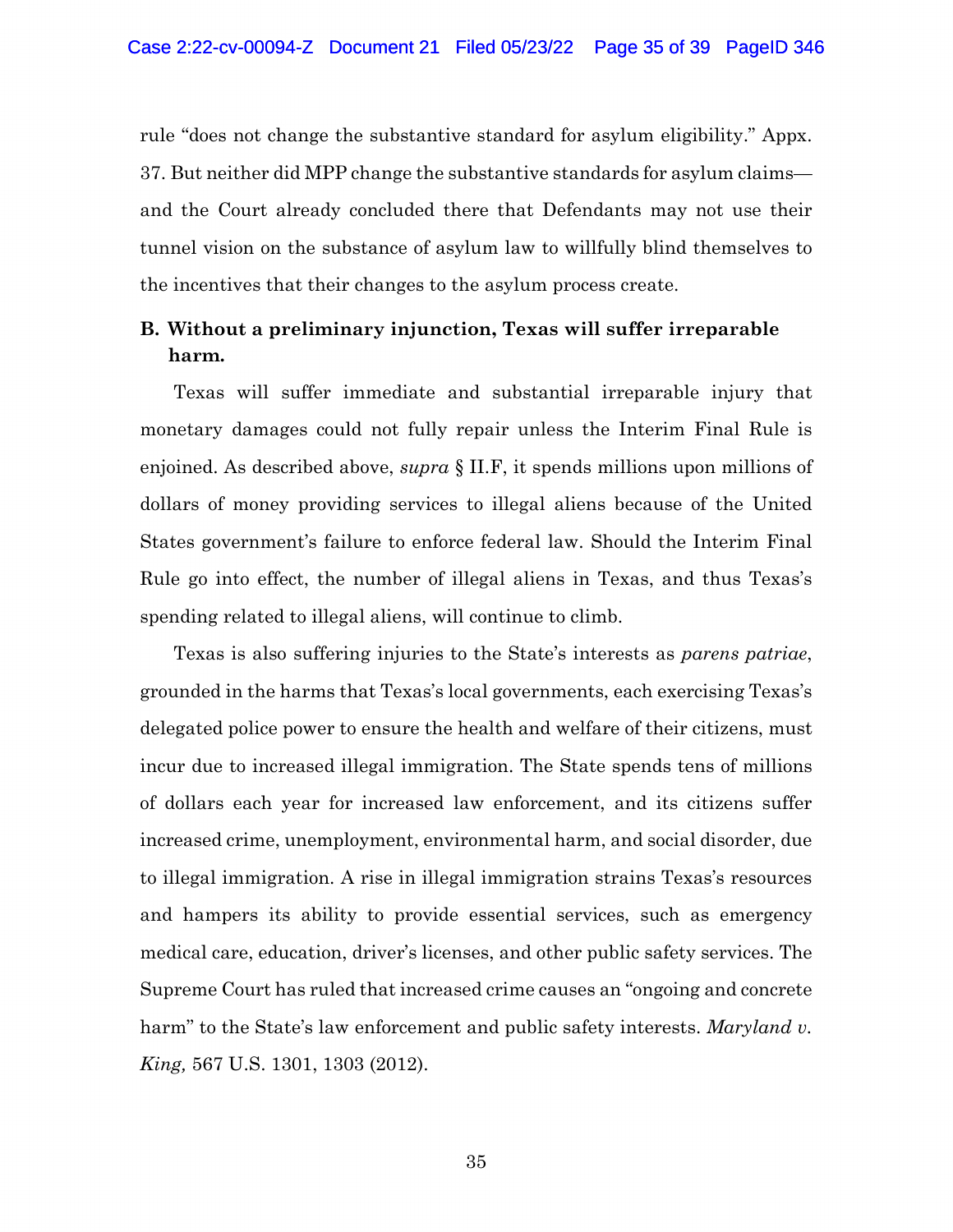If the Interim Final Rule takes effect, then the Defendants will be allowed to admit even greater numbers of illegal aliens into the United States in violation of federal law. As DHS and federal courts have found, incentives matter: reducing the likelihood that an alien will be released into the United States reduces the number of aliens who attempt to enter the United States illegally. *Texas MPP,* 20 F.4th at 1002; *Texas Title 42*, 2022 WL 658579, at \*18; *Texas MPP dist. ct.,* 554 F. Supp. 3d at 848–49.

The injury that Texas faces cannot be remedied absent a preliminary injunction because the Defendants' sovereign immunity prevents retrospective relief. Because there is no way to recover from the federal government for Texas's costs, this injury is irreparable. *See Texas v. United States*, 524 F. Supp. 3d at 663 ("[N]o Party has suggested that Texas could recover any of its likely financial injury here, and the Court cannot conceive of any path for Texas to pierce the federal government's usual sovereign immunity or contrive a remedial cause of action sufficient to recover from its budgetary harm."); *Texas DAPA*, 809 F.3d at 186 ("The district court found that retracting those benefits would be 'substantially difficult—if not impossible,' and the government has given us no reason to doubt that finding.") (cleaned up); *Texas v. United States,* 86 F. Supp. 3d 591, 673 (S.D. Tex. 2015) ("The Court agrees that, without a preliminary injunction, any subsequent ruling that finds [a particular immigration policy] unlawful after it is implemented would result in the States facing the substantially difficult—if not impossible—task of retracting any benefits or licenses already provided to [immigrant] beneficiaries. This genie would be impossible to put back into the bottle.").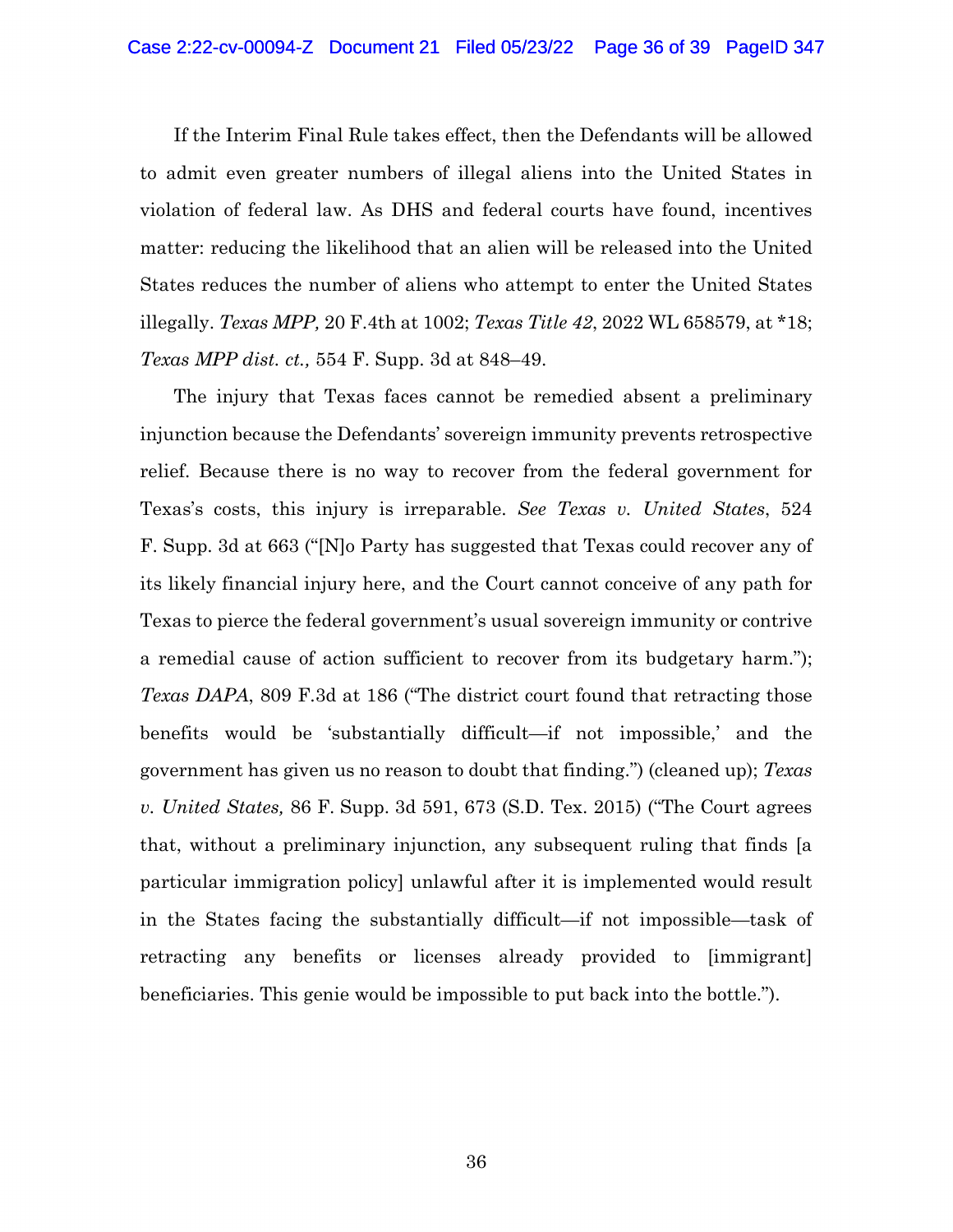#### <span id="page-36-0"></span>**C. The balance of the equities and public interest favor Texas.**

This Court should consider the balance-of-equities and public-interest elements together. *See Nken v. Holder*, 556 U.S. 418, 435 (2009) (merging these two elements when the Government is the nonmoving party); *Texas DAPA*, 809 F.3d at 187 (same). It should weigh whether "the threatened injury outweighs any harm that may result from the injunction to the non-movant" and whether "the injunction will not undermine the public interest." *Valley v. Rapides Parish Sch. Bd.*, 118 F.3d 1047, 1051, 1056 (5th Cir. 1997).

To "weigh the equities," this Court should balance the competing claims of injury and consider the effect on each party of the granting or withholding of the requested relief. *Winter v. Nat. Res. Def. Council, Inc.,* 555 U.S. 7, 24 (2008). To determine whether an injunction would undermine the public interest, this Court should consider the public interests that may be injured and those that may be served by granting or denying the injunction. *Texas v. United States*, 555 F. Supp. 3d 351, 436 (S.D. Tex. 2021) (collecting cases).

The balance of the harms favors granting a preliminary injunction because Texas's harm is immediate, irreparable, and continues to occur. Texans have a significant interest in maintaining the health and safety of their state. Conversely, the Defendants face essentially no harm from maintaining the status quo. Any inefficiency resulting from an injunction inhibiting the Executive is outweighed by the financial losses Texas will incur and the damage that increased illegal immigration will do to its citizens. *United States v. Escobar,* No. 2:17-cr-529, 2017 WL 5749620, at \*2 (S.D. Tex. Nov. 28, 2017) *citing United States v. Martinez-Fuerte,* 428 U.S. 543, 556–58 (1976).

Also, the public is served when the law is followed. *Texas v. Biden ("Texas MPP Stay")*, 10 F.4th 538, 559–60 (5th Cir. 2021), quoting *Washington v. Reno*, 35 F.3d 1093, 1102 (6th Cir. 1994). On the other side of the ledger, "there is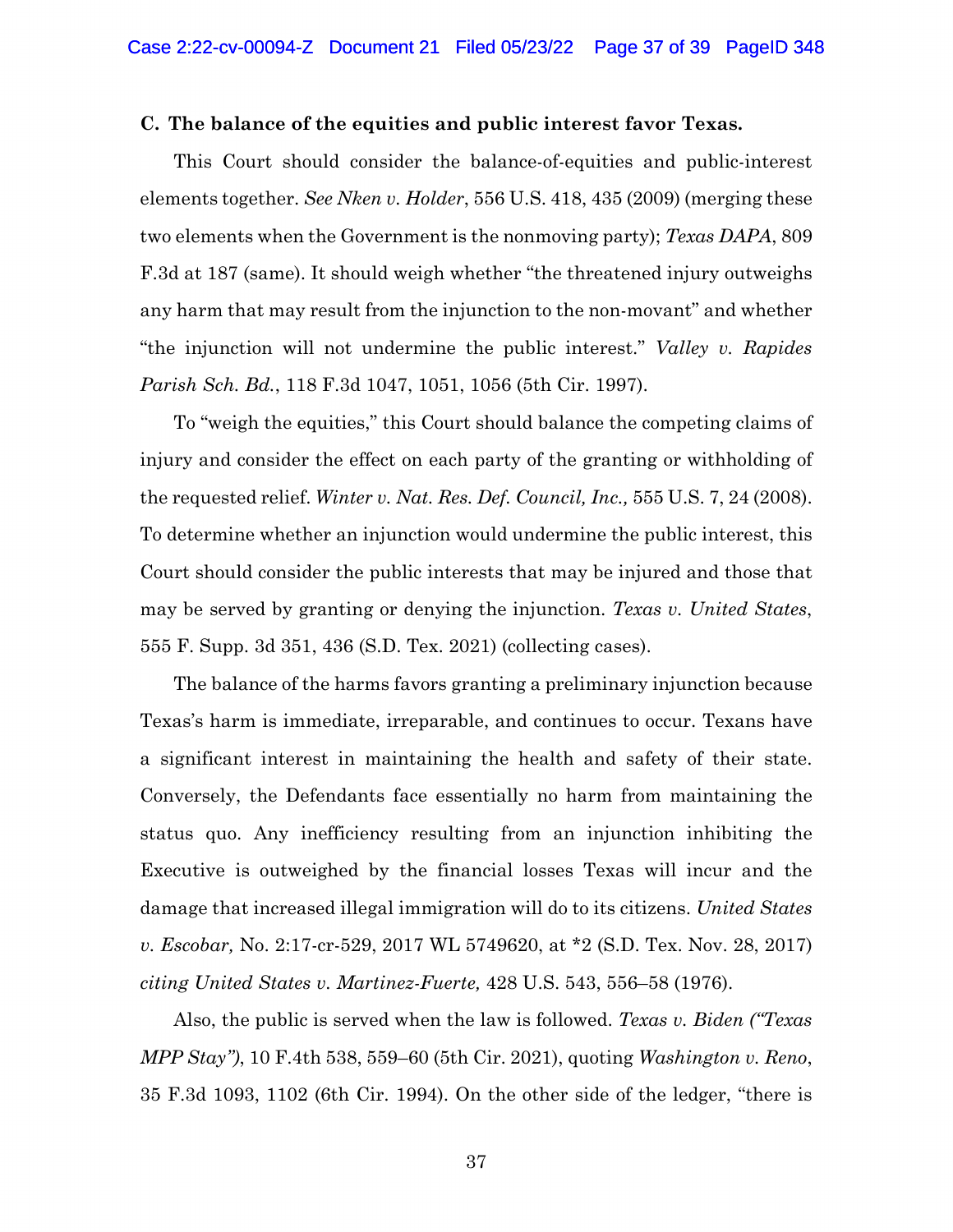generally no public interest in the perpetuation of unlawful agency action." *Texas MPP Stay*, 10 F.4th at 560; *Daniels Health Scis., LLC v. Vascular Health Scis., LLC*, 710 F.3d 579, 585 (5th Cir. 2013). Our system does not permit agencies to act unlawfully even in pursuit of desirable ends. *Ala. Assn. of Realtors v. Dept. of Health & Hum. Servs.*, 141 S. Ct. 2485, 2490 (2021). The balance of the equities weighs in favor of an injunction. *Accord Texas Title 42*, 2022 WL 658579, at \*19–20.

### **V. Conclusion**

<span id="page-37-0"></span>Texas respectfully requests that the Court preliminarily enjoin the Defendants from implementing the Interim Final Rule or, in the alternative, order under 5 U.S.C. § 705 postponing the Interim Final Rule's effective date until after final judgment has been rendered. Texas further respectfully requests all other relief to which it may be entitled.

Dated May 23, 2022. Respectfully submitted, KEN PAXTON Attorney General of Texas

BRENT WEBSTER First Assistant Attorney General

OFFICE OF THE ATTORNEY GENERAL P.O. Box 12548 Austin, Texas 78711-2548 (512) 936-1700

*/s/ Aaron F. Reitz* AARON F. REITZ *Lead Counsel* Deputy Attorney General for Legal Strategy Texas Bar No. 24105704 aaron.reitz@oag.texas.gov

LEIF A. OLSON Special Counsel Texas Bar No. 24032801 leif.olson@oag.texas.gov

GENE P. HAMILTON America First Legal Foundation 300 Independence Avenue SE Washington, DC 20003